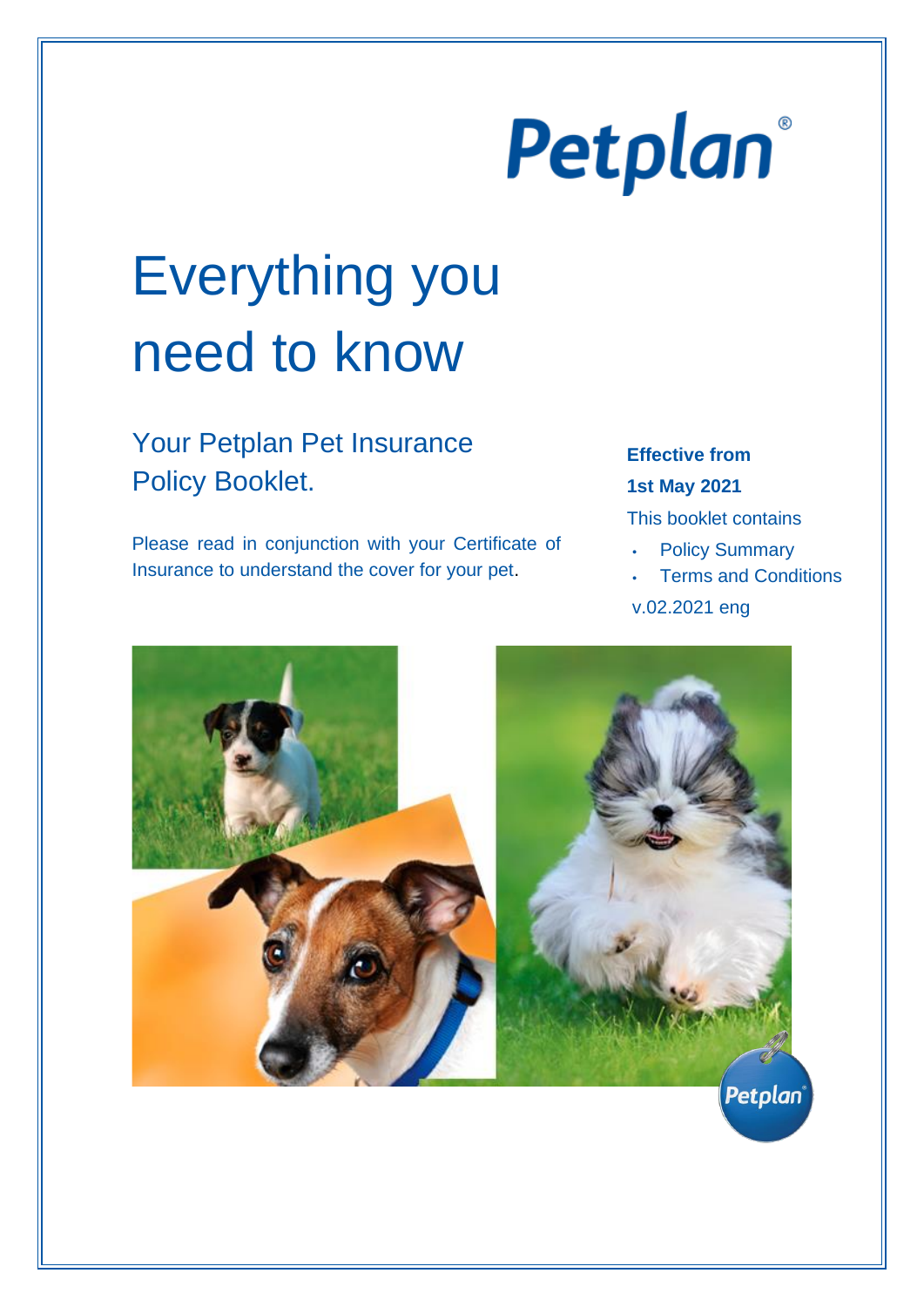# Welcome

Thank you for insuring with Petplan, we're delighted you and your pet are part of the family.

As the world's No.1 pet insurer, we know that owning a pet is full of highs and lows.

We hope your pet is in the best of health, but rest assured, if you need us we'll be there to help. We do all we can to make the claims process as quick and easy as possible, so you can count on prompt and caring service from our experienced staff when you need it most.

The details of the cover your policy provides are included in this booklet as well as useful information to make claiming as straightforward as possible.

Wishing you and your pet a happy and healthy year ahead.

*The Petplan Team*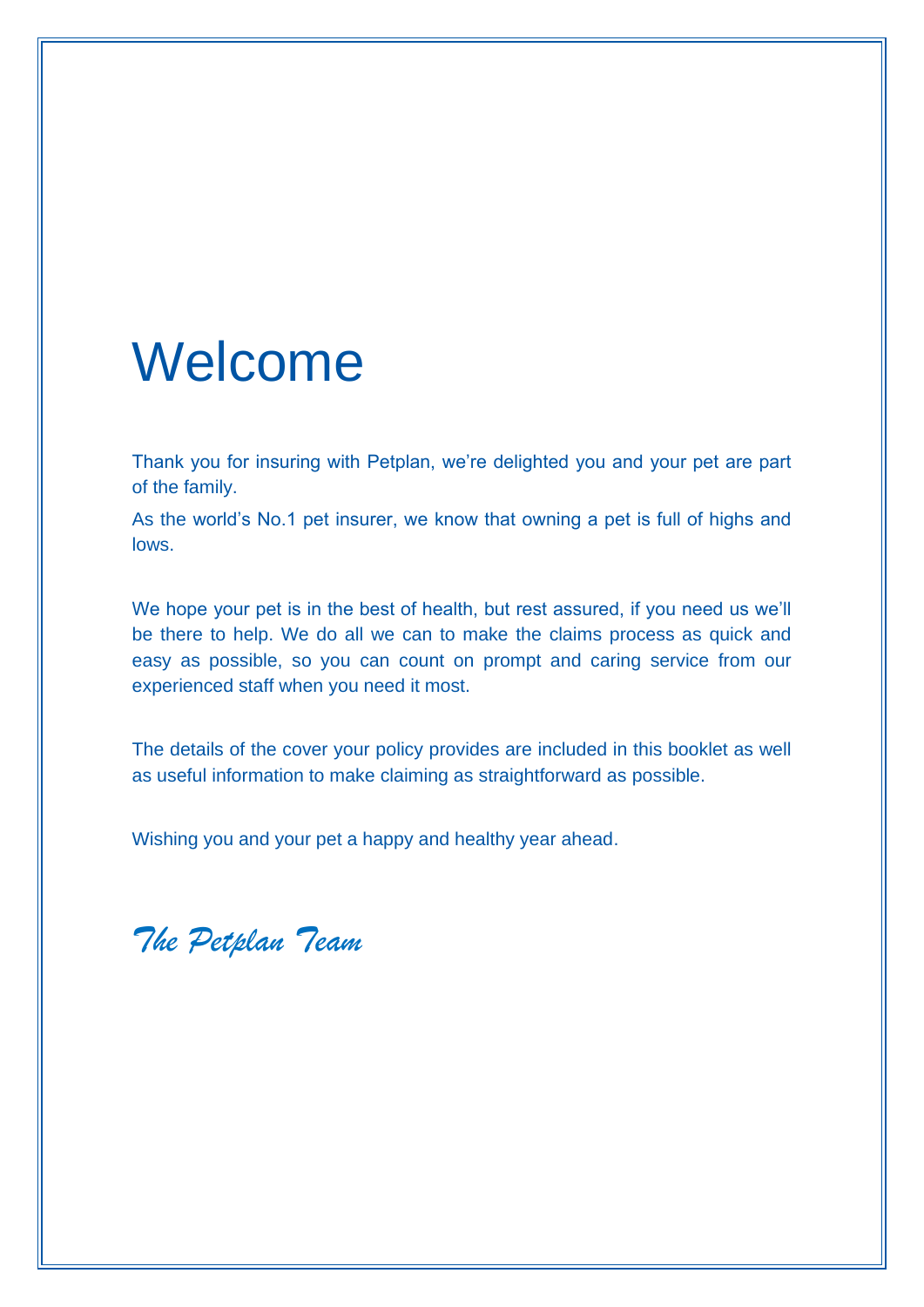# Petplan®

# Contents:

| <b>Policy Summary</b>                              |                |
|----------------------------------------------------|----------------|
| <b>Terms and Conditions</b>                        | $\overline{7}$ |
| <b>Definitions</b>                                 |                |
| <b>General Conditions</b>                          | 9              |
| <b>SECTION 1 - Veterinary Fees</b>                 | 11             |
| <b>SECTION 2 - Death from Injury</b>               | 14             |
| <b>SECTION 3 - Death from Illness</b>              | 14             |
| SECTION 4 - Euthanasia & Disposal of Remains       | 15             |
| <b>SECTION 5 - Theft with violence</b>             | 15             |
| SECTION 6 - Advertising cost for Theft or Straying | 16             |
| <b>SECTION 7 - Boarding Fees</b>                   | 17             |
| <b>General Exclusions</b>                          | 18             |
| Claiming                                           |                |
| <b>Supporting Documentation</b>                    |                |
| How we use your data                               | 21             |
| Making a complaint                                 | 23             |
| How to contact us                                  | 23             |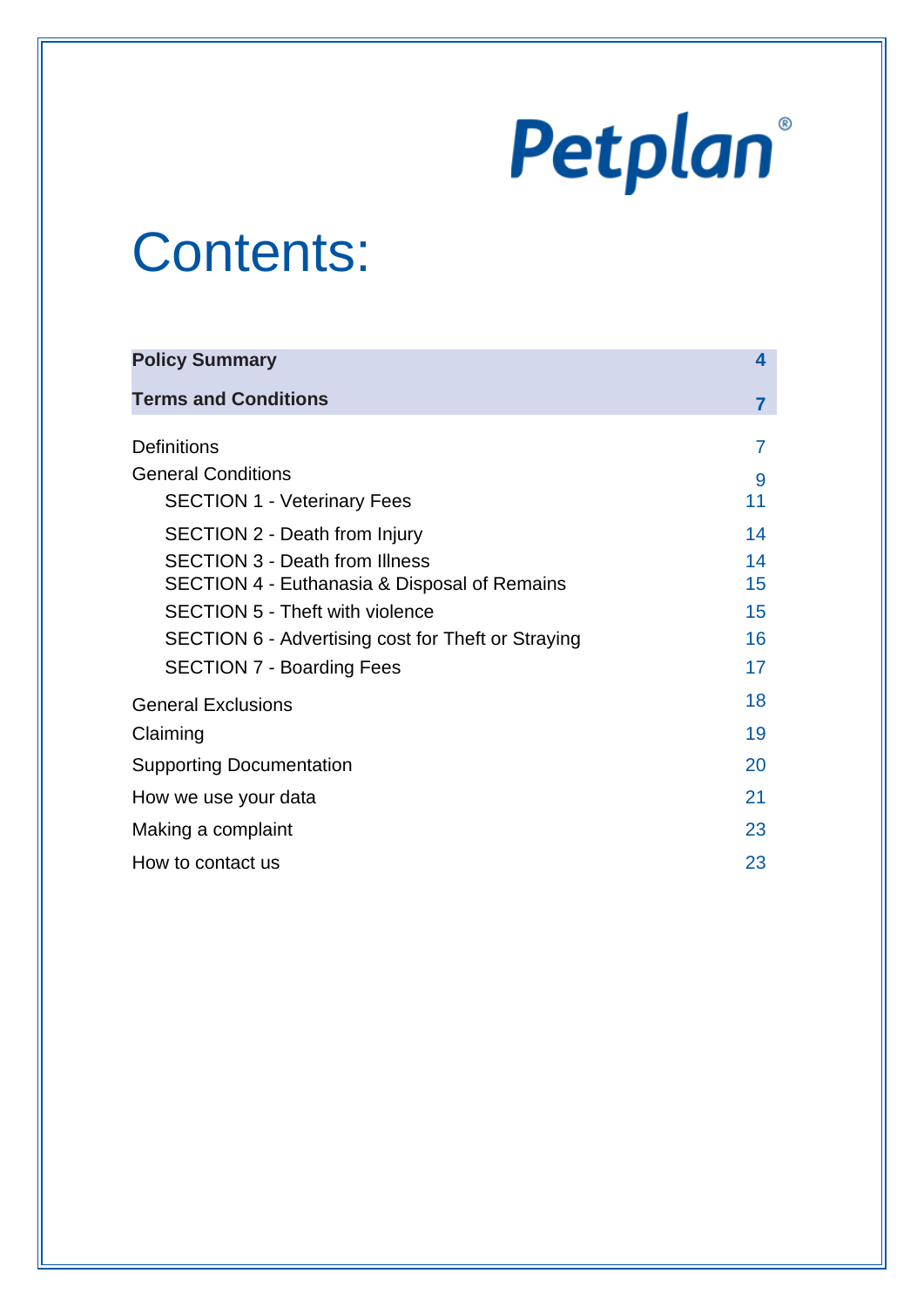# At a glance

# **Your Pet Insurance Policy - Policy Summary**

This policy summary does not contain the fullTerms and Conditions of **your** policy. **You** may have additional cover listed on **your** Certificate of Insurance Animal Details; full details of these benefits can be found in **your**Terms andConditions.

#### **What type of insurance is this?**

**This policy covers the cost of Veterinary Fees if your pet is injured or becomes ill. Providing you continue to pay the premium, each injury or illness will be covered for 12 months starting from the date the injury happened or the date the illness was first noticed.**

#### **Who is the insurer?**

**Telefónica Seguros y Reaseguros Compañía Aseguradora, S.A.U. Registration key C0810 at DGS: C0810 Directorate-General for Insurance and Pension Funds.**

#### **How long does my policy run for?**

**This policy will remain in force for 12 months from the date it starts and for any period which you renew as long as you continue to pay the premium.**

#### **What are the significant features and benefits of my pet's policy?**

| <b>Veterinary Fees</b>                                     | This section covers veterinary treatment needed to<br>treat injury and illness, including veterinary fees<br>during journey in the agreed countries. We will<br>also cover physiotherapy and treatment of a<br>behavioural illness when carried out by a member<br>of a veterinary practice. Each injury and illness is<br>covered for a period of 12 months. | The maximum benefit you can<br>claim for each injury and illness is<br>shown on your Certificate of<br><b>Insurance Animal Details.</b> |
|------------------------------------------------------------|---------------------------------------------------------------------------------------------------------------------------------------------------------------------------------------------------------------------------------------------------------------------------------------------------------------------------------------------------------------|-----------------------------------------------------------------------------------------------------------------------------------------|
| <b>Death from Injury</b>                                   | If your pet dies in Spain due to an injury                                                                                                                                                                                                                                                                                                                    | The maximum benefit you can<br>claim is shown on your Certificate<br>of Insurance Animal Details                                        |
| <b>Death from Illness</b>                                  | If your pet dies in Spain due to an illness                                                                                                                                                                                                                                                                                                                   | The maximum benefit you can<br>claim is shown on your Certificate<br>of Insurance Animal Details                                        |
| Euthanasia &<br><b>Disposal of</b><br><b>Remains</b>       | The costs of having your pet put to sleep and<br>disposal of the body                                                                                                                                                                                                                                                                                         | The maximum benefit you can<br>claim is shown on your Certificate<br>of Insurance Animal Details                                        |
| <b>Theft with violence</b>                                 | If your pet is stolen with violence in Spain and<br>cannot be found, this section covers the price you<br>paid for your pet (or the market value if you have<br>no formal proof of how much you paid or if you did<br>not pay for your pet).                                                                                                                  | The maximum benefit you can<br>claim is shown on your Certificate<br>of Insurance Animal Details.                                       |
| <b>Advertising cost</b><br>for Theft or<br><b>Straying</b> | The cost of advertising for recovering your pet and<br>boarding if it cannot be returned to you immediately                                                                                                                                                                                                                                                   | The maximum benefit you can<br>claim is shown on your Certificate<br>of Insurance Animal Details                                        |
| <b>Boarding Fees</b>                                       | The cost of boarding your pet at a licensed boarding<br>establishment or someone looking after your pet<br>while you are in hospital                                                                                                                                                                                                                          | The maximum benefit you can<br>claim is shown on your Certificate<br>of Insurance Animal Details                                        |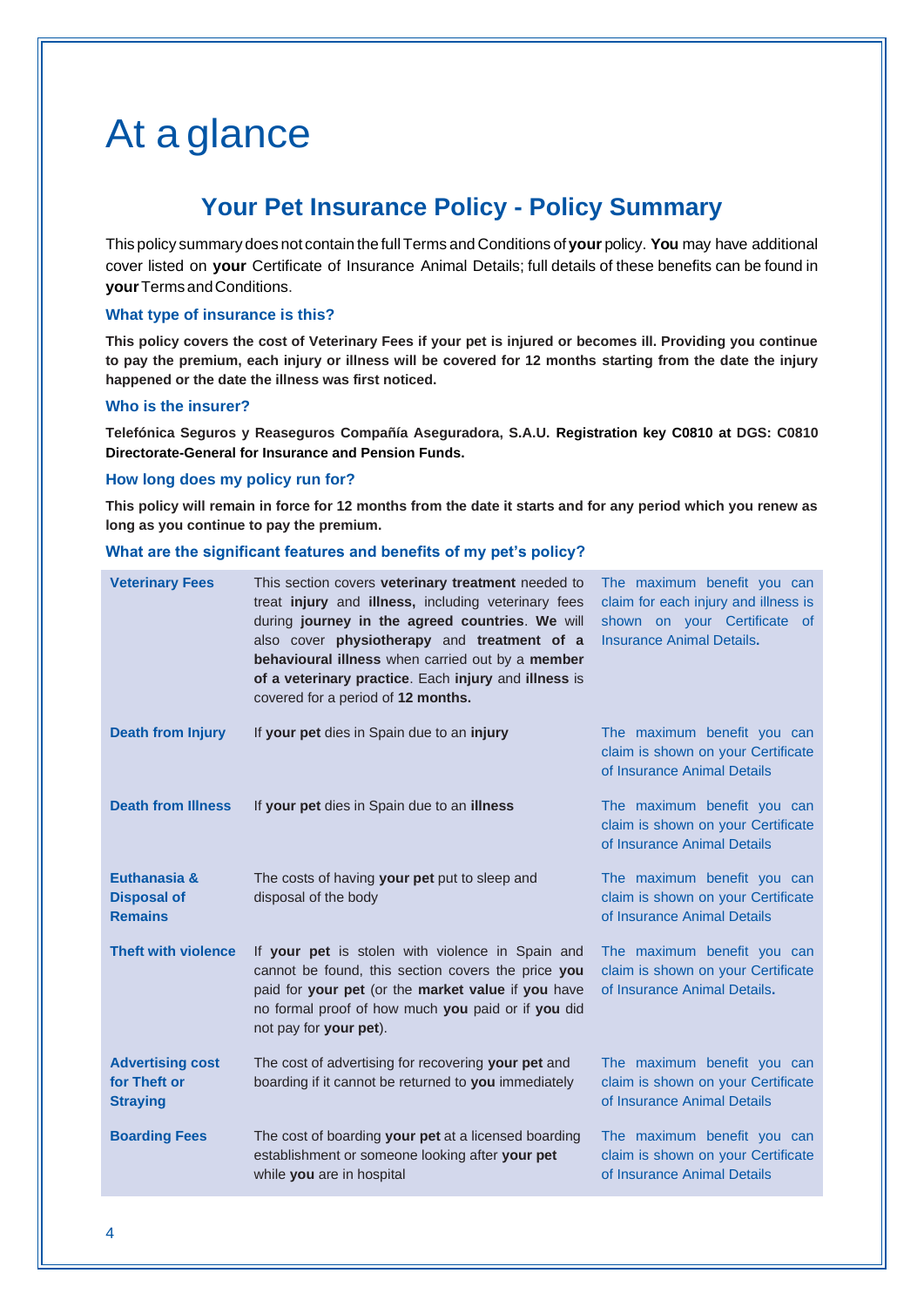#### **What are the significant exclusions and limitations of my pet's policy?**

This section covers the significant exclusions and limitations of the policy.

Further information regarding the points below can be found in the Terms and Conditions in the sections indicated

- **Your insurance does not cover any illness which starts in the first 30 days of the policy or any preexisting conditions neither any injury which happened in the first 15 days of the policy. If your pet was injured or ill at any time before your insurance started, we will not cover any costs relating to that injury or illness. This is regardless of whether or not we place any exclusion(s) for the injury/illness. See 'What we will not pay - applying to Veterinary Fees' - points 1 and 2 and 'What we will not pay - applying to Death from Injury and Death from Illness' - points 2 and 3.**
- **This policy covers an injury or illness for 12 months only. The 12 months starts on the date the injury happened or the illness was first noticed and after this time we will not cover any further claims for that or any related injury or illness. See 'What we will not pay - applying to Veterinary Fees' - points 3, 4 and 5, and 'What we will not pay - applying to Death from Injury and Death from Illness' - points 5 and 6**
- **The Veterinary Fees excesses are the amounts you have to pay towards the cost of your pet's treatment. The excesses that apply for your pet will be a) a fixed amount only b) a percentage amount only or c) a fixed amount and a percentage amount. The excesses for your pet are shown on your Certificate of Insurance Animal Details.**
	- **a. A fixed amount only - this is the amount that you have to pay for each unrelated injury or illness and this amount will be deducted from the first claim for that injury/illness.**
	- **b. A percentage amount only - you must pay a percentage of all treatment costs and this will be deducted from all claims submitted.**
	- **c. A fixed amount and a percentage amount - the fixed amount will be deducted as explained in a). In addition, you must also pay a percentage of all treatment costs; this will be deducted from all claims and will be calculated on the amount left after the fixed amount has been deducted See 'Definitions' - Excess, and Veterinary Fees- 'What you pay'**
- **You must send us your Veterinary Fees claim(s) within one year of the treatment start date. See 'Claiming - When to claim under Veterinary Fees"**
- **Your policy covers the cost of treatment for a dental injury or illness providing your pet had a dental examination carried out by a vet in the 12 months before the injury happened or the illness was first noticed. See 'What we will not pay - applying to Veterinary Fees' - point 18.**
- **Cover for Death from Illness will stop on your pet's 8th birthday. See 'What we will not pay applying to Death from Injury and Death from Illness'.**
- **Additional exclusions may have been placed on the policy for your pet. If applied, these are shown on your Certificate of Insurance Animal Details.**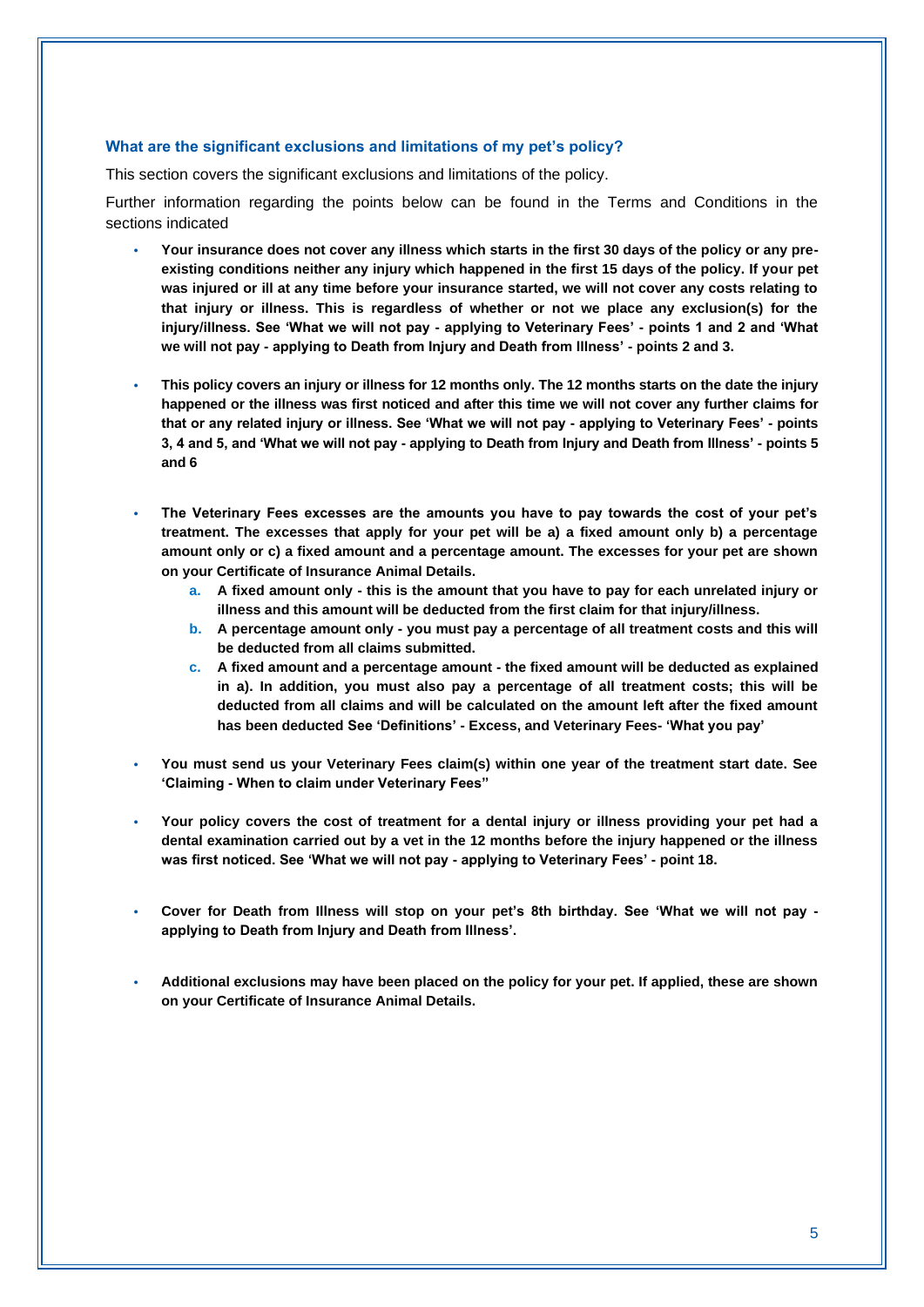#### **Can I cancel my policy?**

If after receiving **your** Certificates of Insurance and policy Terms and Conditions, **you** are not happy **you** have 14 days during which **you** can cancel the policy. In this case **we** will cancel **your** policy and **you** will receive a full refund of any premium paid, if no claims have made. Full details of the cancellation rights can be found in **your** policy Terms and Conditions

#### **How do I make a claim?**

**You** must notify **us** a claim from **our** website **[www.petplan.es](http://www.petplan.es/)** Fill in **our** online claim form and upload required supporting documentation, according to instructions.

#### **How do I make a complaint?**

If **you** have a complaint, please contact **our Customer Service Manager** by writing to:

#### **Petplan Ibérica SL Dpto. Customer Service**

C/ Aviación 18-1ª Planta 41007 Sevilla. Spian Or an email to: [atencioncliente@petplan.es](mailto:atencioncliente@petplan.es)

If **we** are unable to resolve the problem, **you** may submit **your** complaints to Telefonica Customer Service Department, by writing to:

> Telefónica Seguros - A/A Dpto. Atención al Cliente Distrito Telefónica Edificio Oeste 2, Plta. 2ª -Ronda de la comunicación s/n 28050 Madrid, Spain

In the event, the claimant disagrees with the decision taken by any of the above-mentioned bodies or receives no response within a period of two months, he or she may submit the complaint by writing to the Claims Service of the Directorate-General for Insurance and Pension Funds at:

> Servicio de Reclamaciones de la Dirección General de Seguros y Fondos de Pensiones Paseo de la Castellana, 44, 28046 Madrid, Spain

> > .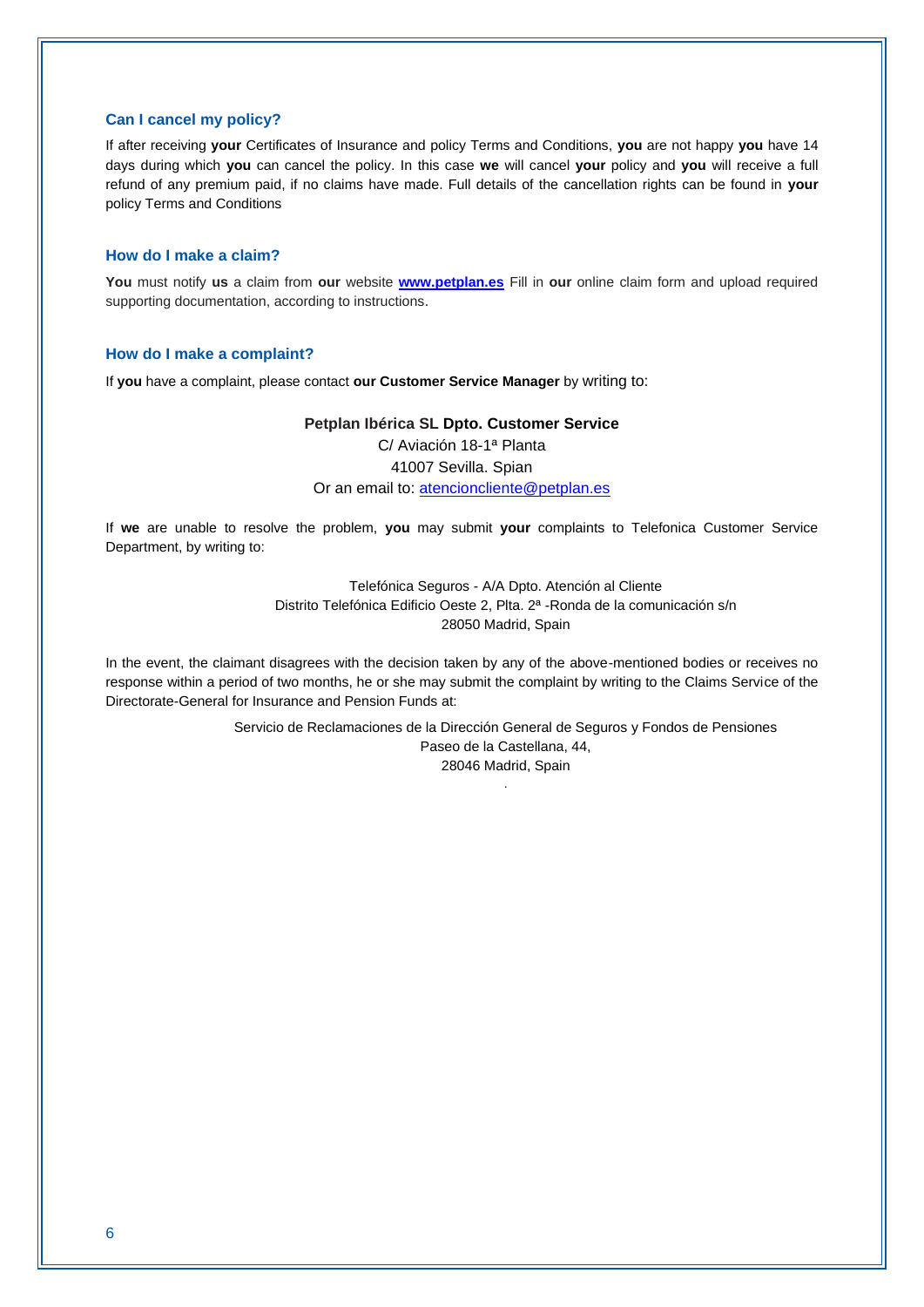# **Your Pet Insurance Policy - Terms and Conditions**

#### **Written in Plain English**

**Details of your pet's cover are outlined in these Terms and Conditions. The section is only included if it is shown as covered on your Certificate of Insurance Animal Details. We recommend you check your pet's cover and contact us as soon as possible if this is not as expected**

These Terms and Conditions are part of **your** insurance contract. The other parts are **your** Certificate of Insurance Policy Details, Certificate of Insurance Animal Details and **your** written, internet or telephone application. To understand exactly what **your** insurance contract covers **you** must read **your** Certificates of Insurance and insurance Product Information Document, together with these Terms and **Conditions** 

#### **Definitions**

If **we** explain what a word means, that word has the same meaning wherever it appears in these Terms and Conditions. For ease, **you**'ll see that these words appear in bold throughout.

| 12 months:                                                                 | 365 days calculated from and including the date an injury happened or the first clinical<br>signs of an illness were noticed.                                                                                                                                                                                                                                                                                                                                                                                                                                                                                                                                                                                                                                                                                                                                                                                                                                                                                                                                                                                                                                                                                              |  |
|----------------------------------------------------------------------------|----------------------------------------------------------------------------------------------------------------------------------------------------------------------------------------------------------------------------------------------------------------------------------------------------------------------------------------------------------------------------------------------------------------------------------------------------------------------------------------------------------------------------------------------------------------------------------------------------------------------------------------------------------------------------------------------------------------------------------------------------------------------------------------------------------------------------------------------------------------------------------------------------------------------------------------------------------------------------------------------------------------------------------------------------------------------------------------------------------------------------------------------------------------------------------------------------------------------------|--|
| <b>Accident:</b>                                                           | An injury suffered by the insured animal during the life of the policy, arising from a violent,<br>sudden, external cause unrelated to the intent of the insured.                                                                                                                                                                                                                                                                                                                                                                                                                                                                                                                                                                                                                                                                                                                                                                                                                                                                                                                                                                                                                                                          |  |
| <b>Agreed countries:</b>                                                   | Any European Union member States including United Kingdom.                                                                                                                                                                                                                                                                                                                                                                                                                                                                                                                                                                                                                                                                                                                                                                                                                                                                                                                                                                                                                                                                                                                                                                 |  |
| programme:                                                                 | Behaviour modification A programme written by a member of a veterinary practice programme: behaviourists<br>detailing specific techniques to be used and action to be taken with the aim of<br>permanently changing your pet's behaviour.                                                                                                                                                                                                                                                                                                                                                                                                                                                                                                                                                                                                                                                                                                                                                                                                                                                                                                                                                                                  |  |
| <b>Clinical sign(s):</b>                                                   | A change(s) in your pet's normal healthy state, its bodily functions or behaviour.                                                                                                                                                                                                                                                                                                                                                                                                                                                                                                                                                                                                                                                                                                                                                                                                                                                                                                                                                                                                                                                                                                                                         |  |
| <b>Elective treatment,</b><br>diagnostic or procedure: necessary           | Any treatment, diagnostic or procedure you request, which the vet confirms is not                                                                                                                                                                                                                                                                                                                                                                                                                                                                                                                                                                                                                                                                                                                                                                                                                                                                                                                                                                                                                                                                                                                                          |  |
| Excess:                                                                    | • The excess is the amount you have to pay towards the cost of your pet's treatment.<br>. The excesses which apply to the cover for your pet are shown on your Certificate of<br>Insurance Animal Details.<br>• For Veterinary Fees this will be a) a fixed amount only b) a percentage amount only or<br>c) a fixed amount and a percentage amount<br>a) A fixed amount only - the fixed amount is the amount that you have to pay<br>towards each injury or illness that is not related to any other injury or illness.<br>This amount will be deducted from the first claim for that injury/illness.<br>b) A percentage amount only. - you must pay a percentage of all treatment costs<br>and this will be deducted from all claims submitted. The percentage you have to<br>pay is shown on your Certificate of Insurance Animal Details.<br>A fixed amount and a percentage amount. the fixed amount will be deducted as<br>c)<br>explained in a) above. In addition, you must also pay a percentage of all treatment<br>costs. The percentage you have to pay is shown on your Certificate of Insurance<br>Animal Details and this will be deducted from all claims submitted and calculated<br>on the amount left. |  |
| <b>Family:</b>                                                             | Your husband, wife, civil partner, partner, parents, grandparents, brothers, sisters, sons,<br>daughters, grandsons and granddaughters.                                                                                                                                                                                                                                                                                                                                                                                                                                                                                                                                                                                                                                                                                                                                                                                                                                                                                                                                                                                                                                                                                    |  |
| Home:                                                                      | The place in Spain where you usually live.                                                                                                                                                                                                                                                                                                                                                                                                                                                                                                                                                                                                                                                                                                                                                                                                                                                                                                                                                                                                                                                                                                                                                                                 |  |
| Illness which starts in An illness that:<br>the first 30 days<br>of cover: | a) Showed clinical signs,<br>b) Has the same diagnosis or clinical signs as an illness that showed clinical signs,<br>c) Is caused by, relates to, or results from, a clinical sign that was noticed, or an illness<br>that, showed clinical signs, in the first 30 days of<br>Your pet's first policy year.                                                                                                                                                                                                                                                                                                                                                                                                                                                                                                                                                                                                                                                                                                                                                                                                                                                                                                               |  |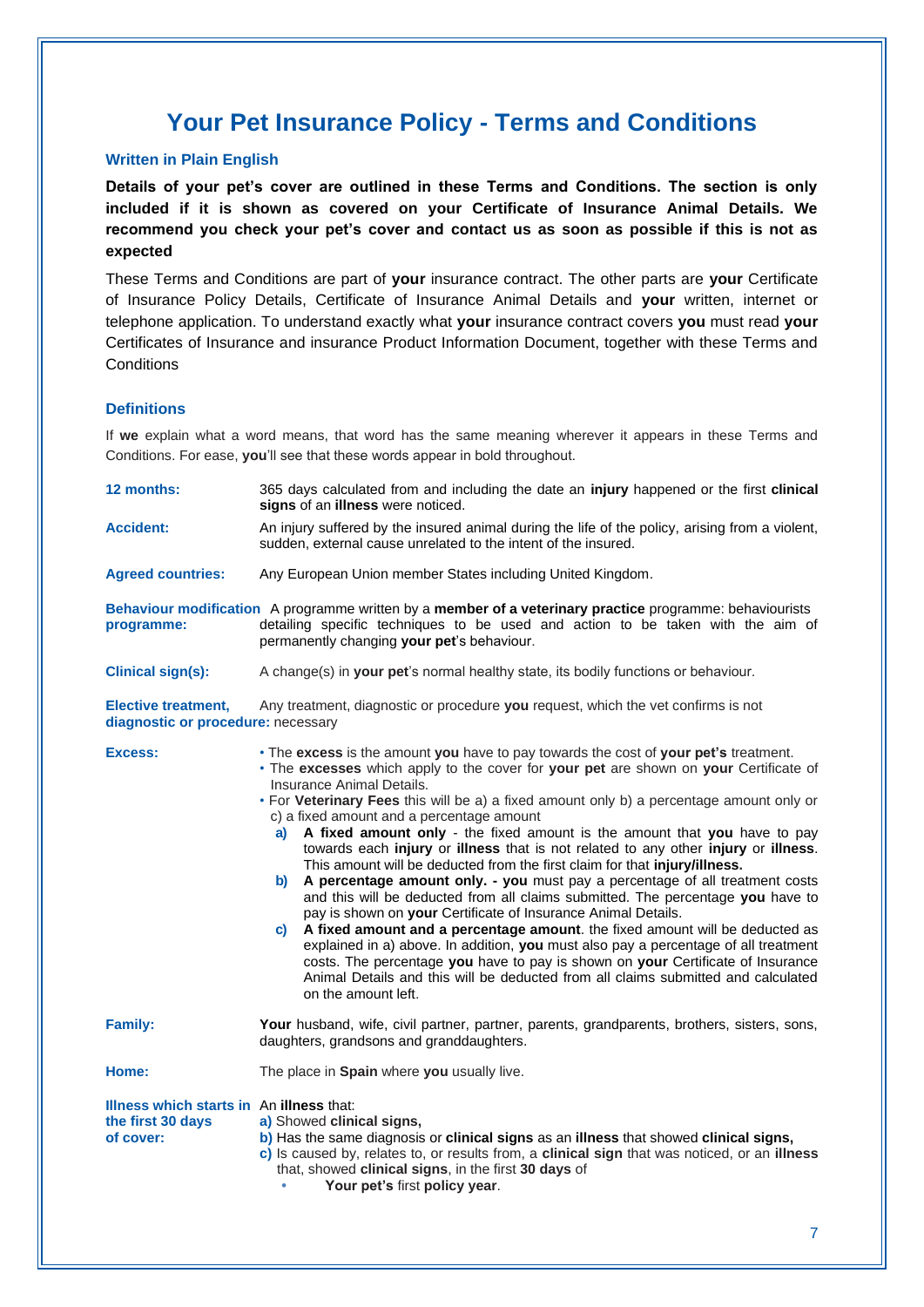|                                           | No matter where the illness or clinical signs are noticed or happen in, or on, your pet's<br>body                                                                                                                                                                                                                                                                                                                                                                                                                                                      |
|-------------------------------------------|--------------------------------------------------------------------------------------------------------------------------------------------------------------------------------------------------------------------------------------------------------------------------------------------------------------------------------------------------------------------------------------------------------------------------------------------------------------------------------------------------------------------------------------------------------|
| <b>Illness:</b>                           | Any change(s) to a normal healthy state, sickness, disease, defects and abnormalities,<br>including defects and abnormalities your pet was born with or were passed on by its<br>parents                                                                                                                                                                                                                                                                                                                                                               |
| Immediate family:                         | Your husband, wife, civil partner, partner, parents, sons and daughters.                                                                                                                                                                                                                                                                                                                                                                                                                                                                               |
| Injury:                                   | Physical damage or trauma caused immediately by an accident. Not any physical<br>damage or trauma that happens over a period of time.                                                                                                                                                                                                                                                                                                                                                                                                                  |
| Journey in the agreed<br><b>Countries</b> | Travel from your home to any of the agreed countries for a maximum of 90 days for all<br>journeys in the agreed countries in the policy year. This includes the duration of your<br>holiday or business trip and any travel in and between agreed countries and return<br>journey to your home.                                                                                                                                                                                                                                                        |
| <b>Market value:</b>                      | The price generally paid for an animal of the same age, breed, pedigree, sex and breeding<br>ability at the time you took ownership of your pet.                                                                                                                                                                                                                                                                                                                                                                                                       |
| <b>Maximum benefit:</b>                   | The most we will pay as shown on your Certificate of Insurance Animal Details                                                                                                                                                                                                                                                                                                                                                                                                                                                                          |
| <b>Practice:</b>                          | Member of a veterinary Any person legally employed by a veterinary practice under a contract of employment.                                                                                                                                                                                                                                                                                                                                                                                                                                            |
| <b>Physiotherapy:</b>                     | Physiotherapy (not including hydrotherapy) carried out by a member of a veterinary<br>practice                                                                                                                                                                                                                                                                                                                                                                                                                                                         |
| <b>Policy year:</b>                       | The time during which we give cover as shown on your Certificate of Insurance Policy<br>Details. This is normally 12 months.                                                                                                                                                                                                                                                                                                                                                                                                                           |
|                                           | Pre-existing condition: An injury or illness that:<br>a) Happened or first showed clinical signs,<br>b) Has the same diagnosis or clinical signs as an injury, illness or clinical sign your pet<br>had,<br>c) Is caused by, relates to, or results from, an injury, illness or clinical sign your pet had:<br>Before your pet's cover started.<br>No matter where the injury, illness or clinical signs are noticed or happen in, or on, your<br>pet's body. This is regardless of whether or not we place any exclusion(s) for the<br>injury/illness |
| Treatment of a<br>behavioural illness:    | The treatment of a change(s) to your pet's normal behaviour that is caused by a mental or<br>emotional disorder which could not have been prevented by training and/or spaying/<br>castration. Treatment must be carried out by a member of a veterinary practice                                                                                                                                                                                                                                                                                      |
| Vet:                                      | Registered Veterinary Surgeon                                                                                                                                                                                                                                                                                                                                                                                                                                                                                                                          |
| <b>Veterinary fees:</b>                   | The amount vets in general or referral practices usually charge                                                                                                                                                                                                                                                                                                                                                                                                                                                                                        |
| <b>Veterinary treatment:</b>              | The cost of the following when required to treat injury and illness<br>Any examination, consultation, advice, test, x-ray, diagnostic procedure, surgery and<br>a)<br>nursing carried out by a vet, a veterinary nurse or another member of the veterinary<br>practice under the supervision of a vet, and<br>Any medication legally prescribed by a vet.<br>b)                                                                                                                                                                                        |
| We, us, our:                              | Telefónica Seguros y Reaseguros Compañía Aseguradora, S.A.U. Registered offices are<br>in Madrid, Ronda de la Comunicación s/n, Edificio Oeste 2, planta 2ª, Postal Code 28050<br>Madrid (Spain). VAT Registration Code Number A05362645. Authorised by Directorate-<br>General for Insurance and Pension Funds to operate as Insurer, registration key C0810                                                                                                                                                                                          |
| You, your:                                | The person named on the Certificate of Insurance Policy Details. The policyholder                                                                                                                                                                                                                                                                                                                                                                                                                                                                      |
| Your pet:                                 | The dog/cat named on the Certificate of Insurance Animal Details.                                                                                                                                                                                                                                                                                                                                                                                                                                                                                      |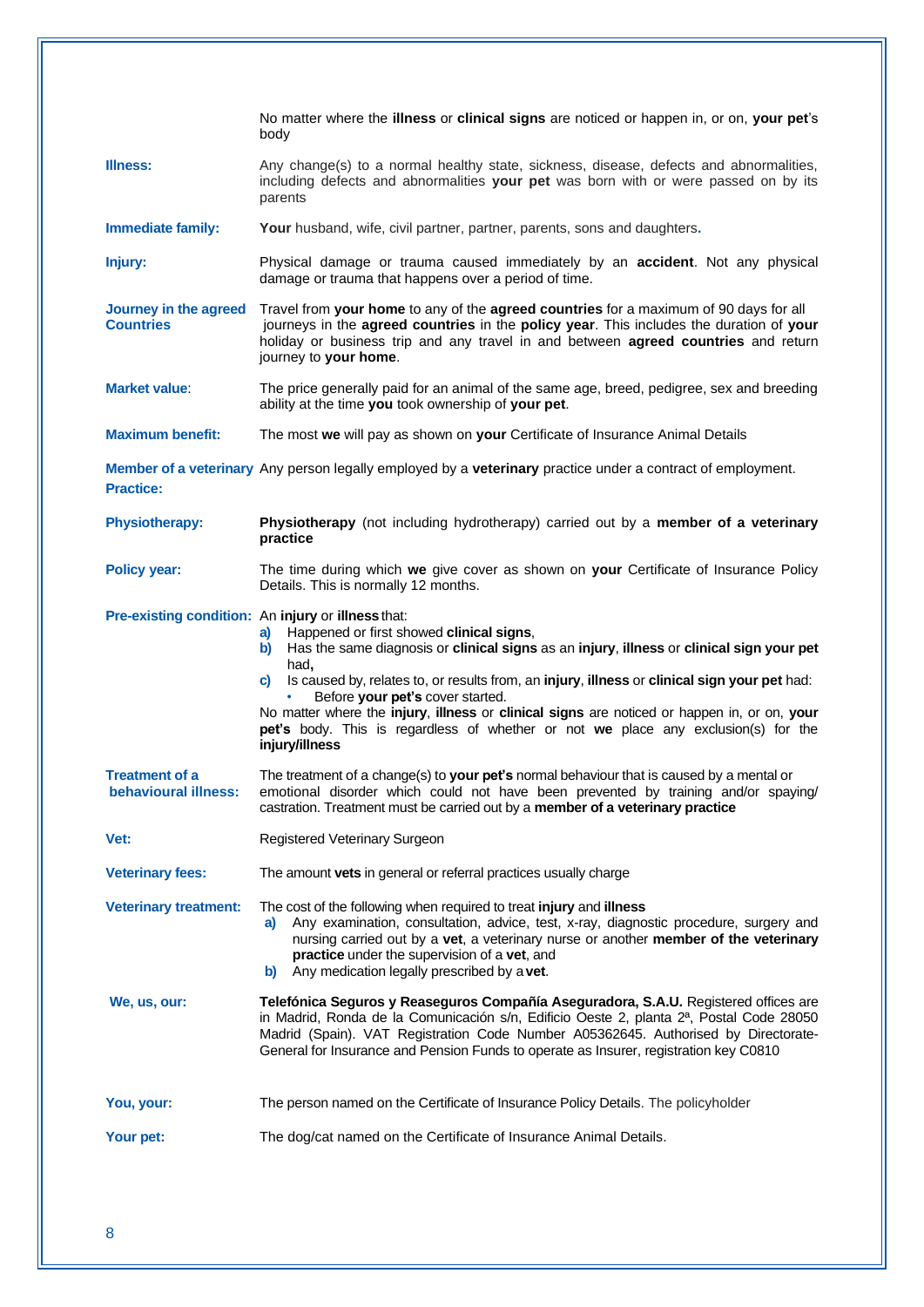# **General Conditions**

The member state that controls the insurance activity of the company is Spain and the controlling authority is the Directorate General of Insurance and Pension Funds. The legislation that applies to the contract is Spanish. In case of liquidation of the insurance company, the Spanish regulations will not be applied.

**This insurance contract is governed by the General, Particular and Special Conditions and, unless otherwise agreed to be more beneficial to the insured, as established in the Law on Insurance Contracts (Law 50/1980, of 8 October), and other legislation that may be applicable.**

#### **1. Conditions of the policy:**

**You** must keep to the General Conditions and Special Conditions to have the full protection of **your** policy.

If **you** do not, and the condition **you** have not kept to relates to a claim, **we** may refuse the claim

#### **2. Caring for your pet:**

- **a.** Throughout the **policy year you** must take all reasonable steps to maintain **your pet's** health and to prevent **injury, illness** and loss. If there is a disagreement between **you** and **us** as to what reasonable steps are, the details will be referred to an independent **vet** mutually agreed upon
- **b. You** must arrange and pay for **your pet** to have a yearly dental examination and any treatment normally recommended by a **vet** to prevent **injury** or **illness**. Any treatment recommended as a result of the dental examination must be carried out as soon as possible. If **you** do not keep to this condition, any claims which relate to it will not be covered under the policy
- **c. You** must keep **your** pet vaccinated against the following: Dogs Distemper, hepatitis, leptospirosis, parvovirus, leishmaniasis, and rabies. Cats - feline infectious enteritis, feline leukaemia and cat flu. **Your pet** must be up to date with its official schedule of vaccinations and have received any others that the health authorities deem it necessary to administer at a given time
- **d.** If **you** do not keep **your pet** vaccinated, properly and on time, **we** will not pay any claims that result from any of the above **illnesses**
- **e. You** must arrange for a **vet** to examine and treat **your pet** as soon as possible after it shows **clinical signs** of **injury** or **illness**, and follow any advice they give. If **you** do not follow the **vet's** advices treatment **we** will not pay any claims relating to that **injury** or **illness**

#### **3. Paying your premium:**

- **a. Your** pet is only covered under this policy if **you** pay the premium. If **you** pay the yearly premium and **you** miss an instalment, **you** must pay the outstanding amount within 30 days of the date the instalment was due to be paid. If **we** do not receive **your** payment within 30 days of the date the premium was due, **your** insurance will automatically stop, and **we** will make no further claim payments.
- **b.** If **your** policy stops because **you** have not paid the premium, **your** policy will be reinstated 24 hours after the payment has been done.
- **c.** When **we** settle **your** claim, **we** will deduct from the claim, any amount due to **us**.

#### **4. Renewing your policy:**

When **your** policy is due for renewal **we** will renew it for **you** automatically, to save **you** the worry of remembering to contact **us** before the renewal date. **We** will write to **you**, at least 60 days before the policy expires with full details of **your** premium and policy conditions for the next **policy year**. If **you** do not want to renew this policy, **you** must notify **us** at least 30 days before the renewal date.

#### **5. Changes at renewal:**

- **a.** If **we** offer further periods of Insurance, and following legal procedures that correspond, **we** may:
	- **•** Change the premium, **excesses**, policy Terms and Conditions and Certificate of Insurance.
		- **•** Place exclusions because of **your pet's** claims and veterinary history.
- **b.** At each renewal, **we** ask **you** to notify **us** of certain information. The information **we** require from **you** will be stated in **your** renewal documentation. It is important that **you** provide **us** with full and accurate information as this could affect a future claim.
- **c. We** have the right not to invite renewal and **we** will notify **you** in writing of any such action, at least 60 days previous to renewal date.

#### **6. Changes during the policy year:**

Changes will only be made to **your** policy at renewal, **we** will not change the cover **we** provide for **your pet** during the **policy year**, unless:

- **a. You** decide to change **your pet's** cover.
- **b. You** did not tell **us** about something, that affects the risk calculation, when **we** previously asked.
- **c. You** provided **us** with inaccurate information when previously asked, regardless of whether or not **you**  thought it was accurate at thetime

#### **7. Claiming:**

**a. We** will not guarantee on the phone if **we** will pay a claim. **You** must notify **us** a claim from **our**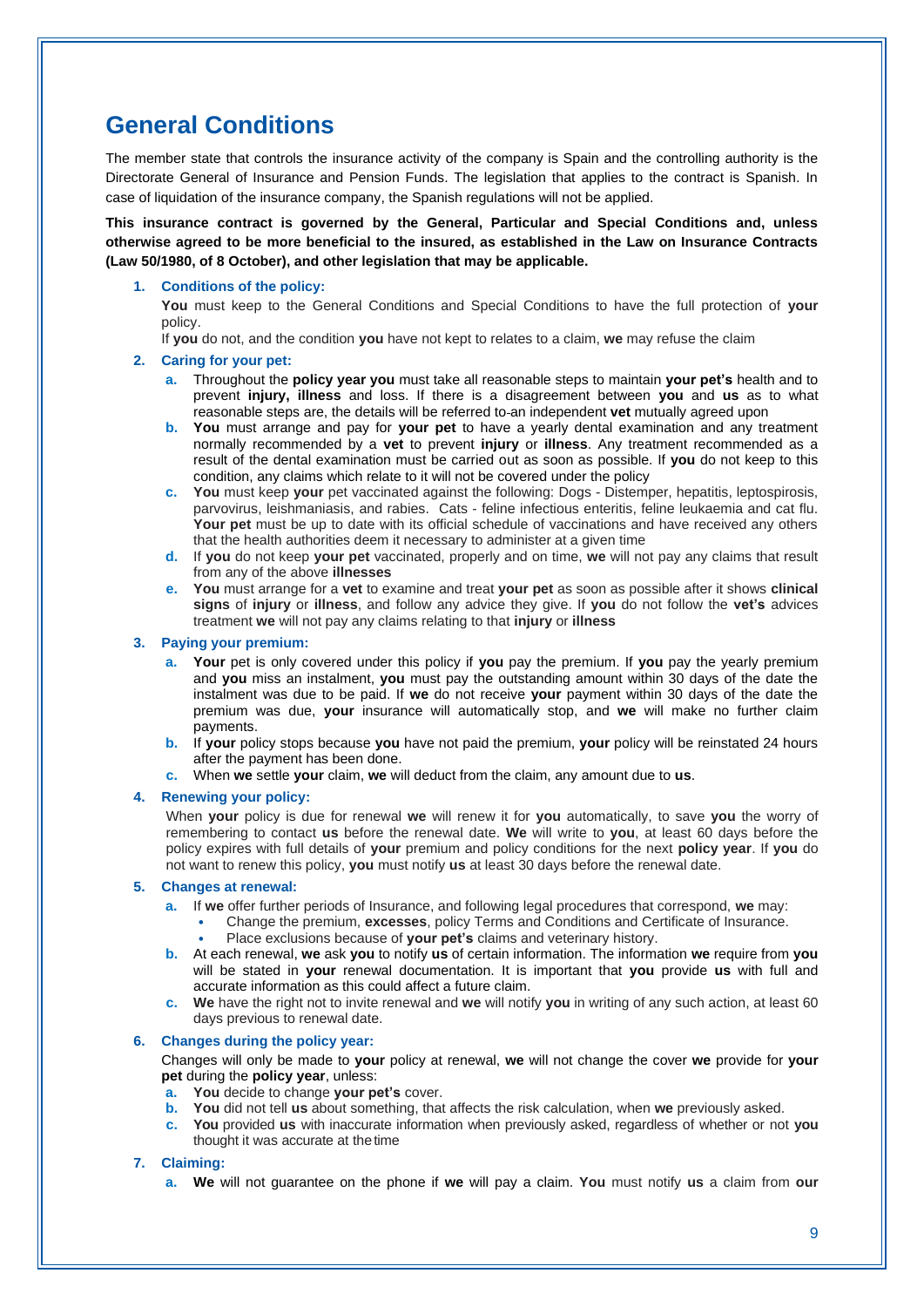website **[www.petplan.es](http://www.petplan.es/)** Fill in **our** online claim form and upload required supporting documentation, according to instructions and **we** will then write to **you** with **our** decision.

- **b.** When **you** make a claim, **you** agree to give **us** any information **we** may reasonably ask for.
- **c. We** will not make any payment for any claim that results from an incident which is covered by any other insurance. If there is any other insurance under which **you** are entitled to make a claim **you** must report the incident to that insurance company and tell **us** their name and address and **your** policy and claim number with them
- **d.** If **you** have any legal rights against another person in relation to **your** claim, **we** may take legal action against them in **your** name at **our** expense. **You** must give **us** all the help **you** can and provide any documents **we** ask for.

#### **8. Veterinary information:**

**You** agree that any **vet** has **your** permission to release any information **we** ask for about **your pet**. If the **vet** makes a charge for this, **you** must pay the charge.

#### **9. Exclusions applicable to your pet:**

- **a. Any injury/illness which occurred before your pet's cover started is a pre-existing condition and something which will never be covered by your insurance. This is regardless of whether we place an exclusion for the injury/illness or not.**
- **b. In addition to these Terms and Conditions your policy does not cover any amount that results from an injury, illness or incident which is shown as excluded on your Certificate of Insurance Animal Details**
- **c. If after we have offered a further period of insurance, you make a claim that relates to a period of insurance before the one we have offered, we may, based on the details of the claim, place exclusions backdated to the start of the further period of insurance.**

#### **10. Travel cover:**

- **a.** Some sections of **your** policy provide travel cover. The travel cover is limited to the **agreed countries** for a maximum of 90 days in each **policy year**. While **your pet** is outside of Spain, **you**  must follow European Union's regulations regarding the movements of pets.
- **b. You** agree to pay translation costs for any claim documentation not written in Spanish or English.

#### **11. Jurisdiction:**

- **a.** Spanish law applies to this insurance contract.
- **b.** Unless **we** agree otherwise the language of the policy and all communications relating to it will be in Spanish.
- **c.** All the information and documentation available in the English version of Terms & Conditions and Certificate of Insurance is provided for informational purposes only. In the event of a discrepancy between the content of the English version and the original Spanish version, the latter shall take precedence.

#### **12. Your residence:**

- **a. You** and **your pet** must live in Spain
- **b.** If **your** address, or the address of **your pet**, changes **you** must advise **us** as soon as possible as this may affect the insurance cover provided.

#### **13. Lost pets:**

If **your pet** is lost or missing when **you** first take **your** policy, the cover under this policy will not start until **you** are reunited with **your pet** and any incident, **injury** or **illness** which occurs before **you** are reunited will not be covered by **your** policy.

#### **14. Cancellation rights:**

- **a.** If after receiving **your** Certificates of Insurance and full policy Terms and Conditions, **you** are not happy **you** have 14 days during which **you** can cancel the policy, provided no claims have made. In this case **we** will cancel **your** policy and **you** will receive a full refund of any premium paid. If **you** cancel outside the 14-day cancellation period and the premium becomes due, **you** may not receive a refund of **your** premium.
- **b. You** may cancel **your** policy at any time by writing to **us** and **we** may give **you** a refund of the money **you** have paid for the period of cover after the cancellation date. If **we** have paid a claim **you** will not receive the return of **your** premium**.**
- **c. We** may cancel **your** policy in case of inaccuracy in the declaration of risk or not communication to **us** its aggravation or refuse any claim if **you** have been dishonest or fraudulent in any dealings with **us** or **your vet** has advised that **you** have been negligent towards **your pet**. **We** will give **you** 7 days' notice in writing to the last address **you** have given **us,** and **you** will not receive the return of **your** premium
- **d.** We can cancel your policy in case of inaccuracy in the declaration of risk or its aggravation. or refuse a claim if **you** have acted dishonestly or fraudulently in any process **you** have done with **us** or if **your** veterinarian notices that **you** have acted negligently with **your pet**
- **e.** If **your** policy is cancelled or comes to an end for any reason all cover for **your pet** will stop on the date the policy is cancelled/ends and no further claims will be paid.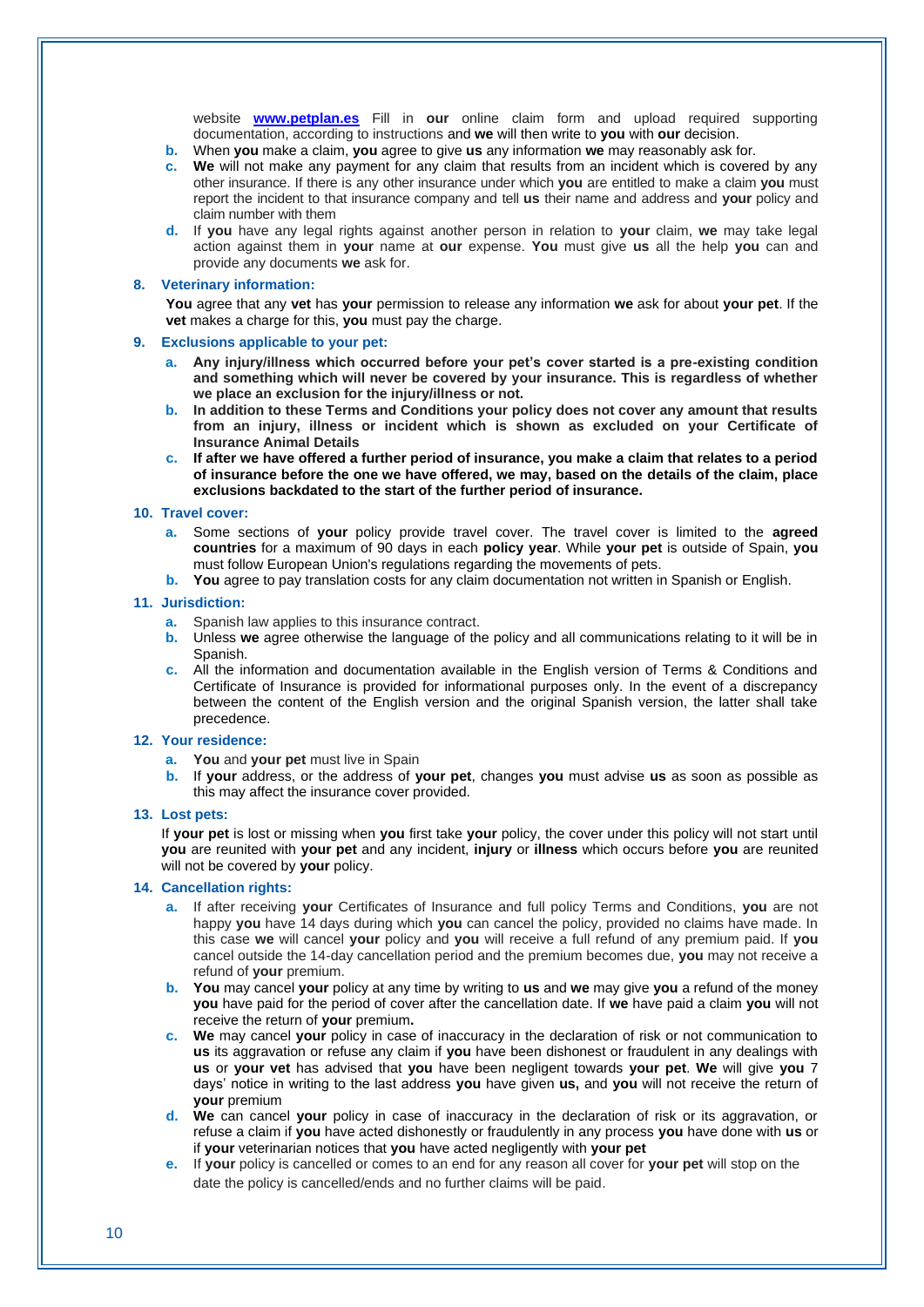## **Cover**

At Petplan, **we'**re proud of the insurance **we** provide for pets - in fact, **we**'re the world leader in pet insurance. In return for the correct premium, **we** will provide cover for the following sections if they are shown on **your** Certificate of Insurance Animal Details

### **SECTION 1 - Veterinary Fees**

Cover under this section applies in **Spain** and **agreed countries** only

#### **What we will pay**

The cost of **veterinary fees** for the **veterinary treatment your pet** has received to treat **injury** and **illness.**

When referred and endorsed by **your vet**, this section also covers the cost of **physiotherapy** to treat **injury** and **illness** and the **treatment of a behavioural illness.**

Each **injury** and **illness** is covered for:

- **12 months** starting from the date during the **policy year** the **injury** happened or the **clinical signs** of the **illness** were first noticed, providing **you** continue to pay the premium or
- Until the **Maximum Benefit** is reached,

Whichever happens first.

#### **What you pay**

The **excess** shown on **your** Certificate of Insurance Animal Details

#### **What we will not pay - applying to Veterinary Fees**

- **1. The cost of any treatment for a pre-existing condition.**
- **2. The cost of any treatment for an illness which starts in the first 30 days of cover or for an injury which happens in the first 15 days of cover.**
- **3. The cost of any treatment your pet receives more than 12 months after the date the injury happened, or the illness first showed clinical signs**
- **4. The cost of any treatment resulting from an injury or illness, if the clinical signs are the same as the clinical signs of an injury which happened or illness which first showed clinical signs more than 12 months before**
- **5. The cost of any medicines or materials prescribed or supplied to be used more than 12 months after the date the injury happened, or the illness first showed clinical signs**
- **6. The cost of any treatment to prevent injury or illness.**
- **7. The cost of any elective treatment, diagnostic or procedure or any treatment that you choose to have carried out that is not directly related to an injury or illness, including any complications that arise.**
- **8. The cost of killing and controlling fleas and the cost of general health improvers.**
- **9. The cost of any treatment in connection with breeding, pregnancy and giving birth.**
- **10. The cost of any vaccination, other than the cost of treating any complications that arise from this procedure.**
- **11. The cost of treating any injury or illness deliberately caused by you or anyone living with you or, while on a journey in the agreed countries, anyone travelling with you.**
- **12. The cost of any additional veterinary attention required because you are unable to administer medication due to your pet's behaviour or your personal circumstances.**
- **13. The cost of a house call unless the vet confirms that your pet is suffering from a serious injury or illness and that moving your pet would either endanger its life or significantly worsen the serious injury/illness**
- **14. Extra costs for treating your pet outside usual surgery hours, unless the vet confirms an**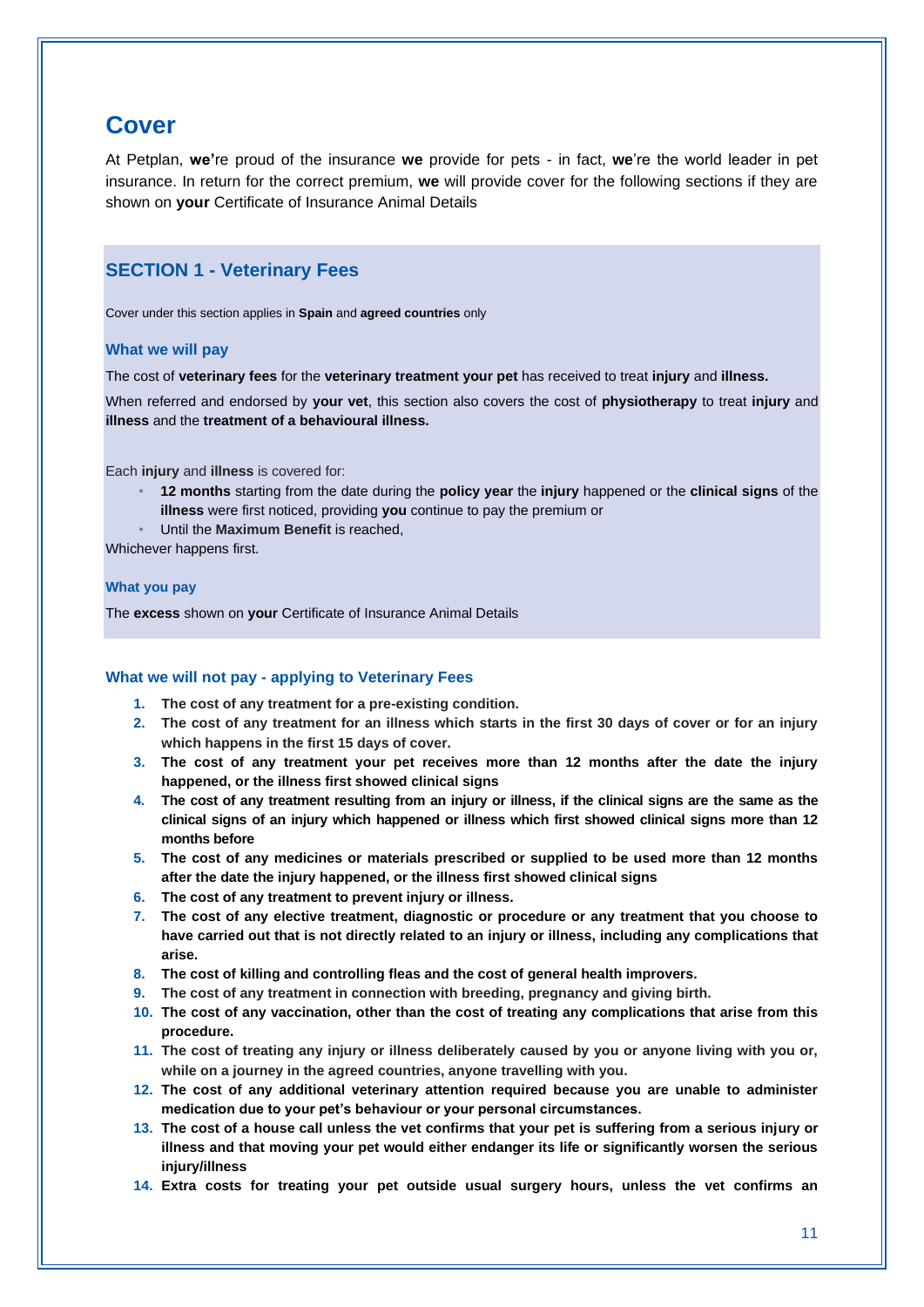**emergency consultation is essential, regardless of your personal circumstances.**

- **15. The cost of hospitalisation and any associated treatment, unless the vet confirms your pet must be hospitalised for essential treatment, regardless of your personal circumstances.**
- **16. The cost of buying or hiring equipment or machinery or any form of housing, including cages.**
- **17. The cost of grooming, de-matting or bathing your pet, other than bathing when a substance is being used which, according to manufacturer's guidelines, can only be administered by a member of a veterinary practice.**
- **18. The cost of dental treatment unless your pet had a dental examination carried out by a vet in the 12 months before the clinical signs of the injury or illness were first noted.**
- **19. The cost of any treatment if a claim has not been submitted within one year of your pet receiving treatment.**
- **20. More than the Veterinary Fees Maximum Benefit for each injury and illness.**
- **21. The cost of any food, including food prescribed by a vet, unless it is:**
	- **• Used to dissolve existing bladder stones and crystals in urine, which is limited to a maximum of 40% of the cost of food for up to 6 months. A diagnostic test must be carried out to confirm the presence of the stones/crystals.**
	- **• Liquid food, used for up to 5 days while your pet is hospitalised at a veterinary practice, providing the vet confirms the use of the liquid food is essential to keep your pet alive.**
- **22. The cost of pheromone products, including DAP diffusers, unless used as part of a structured behaviour modification programme, and then limited to a maximum period of 6 months.**
- **23. The cost of spaying and castration for the treatment of a behavioural illness.**
- **24. The cost of spaying (including spaying following a false pregnancy) or castration, unless:**
	- **• The procedure is carried out when your pet is suffering from an injury or illness and is essential to treat the injury or illness, or**
	- **• The costs claimed are for the treatment of complications arising from this procedure.**
- **25. The cost of any treatment in connection with a retained testicle(s) if your pet was over the age of 12 weeks when cover started**
- **26. The cost of surgical items that can be used more than once.**
- **27. The cost of hydrotherapy, acupuncture, homeopathy, chiropractic manipulation, osteopathy or any other complementary or alternative treatment. This includes any veterinary treatment specifically needed to carry out the particular complementary or alternative treatment.**
- **28. The cost of a post-mortem examination.**
- **29. The cost of transplant surgery, including any pre- and post-operative care.**
- **30. The cost of any prosthesis, including any veterinary treatment needed to fit the prosthesis, other than hip, knee and/or elbow replacement(s).**
- **31. The cost of any treatment while on a journey in the agreed countries if:**
	- **• A vet believes the treatment can be delayed until your pet returns home, or**
	- **• The journey in the agreed countries was made to get treatment abroad.**

#### *Please also read 'Special Conditions - applying to Veterinary Fees'*

#### **Special Conditions - applying to Veterinary Fees**

- **1.** The maximum amount **we** will pay for the cost of treatment of each **injury** and **illness** is the **Maximum Benefit** that applies on the date the **injury** happened or the date the **clinical signs** of the **illness** were first noticed
- **2.** The period of **12 months** and the **Maximum Benefit** will always start or be calculated from the date in the **policy year**:
	- **a.** The **injury** first happened, or the **clinical signs** of an **illness** were first noticed, or
	- **b.** An **illness** with the same diagnosis or **clinical signs** was first noticed.

No matter how many times the same **injury, illness** or **clinical signs** are noticed or happen in, or on, any part of **your pet's** body.

- **3.** If a number of **injuries, illnesses** or **clinical signs** are:
	- **a.** Diagnosed as one **injury** or **illness**, or
	- **b.** They are caused by, relate to, or result from, another **injury, illness,** or **clinical sign**,

One period of **12 months** or one **Maximum Benefit** will apply to the treatment received for all the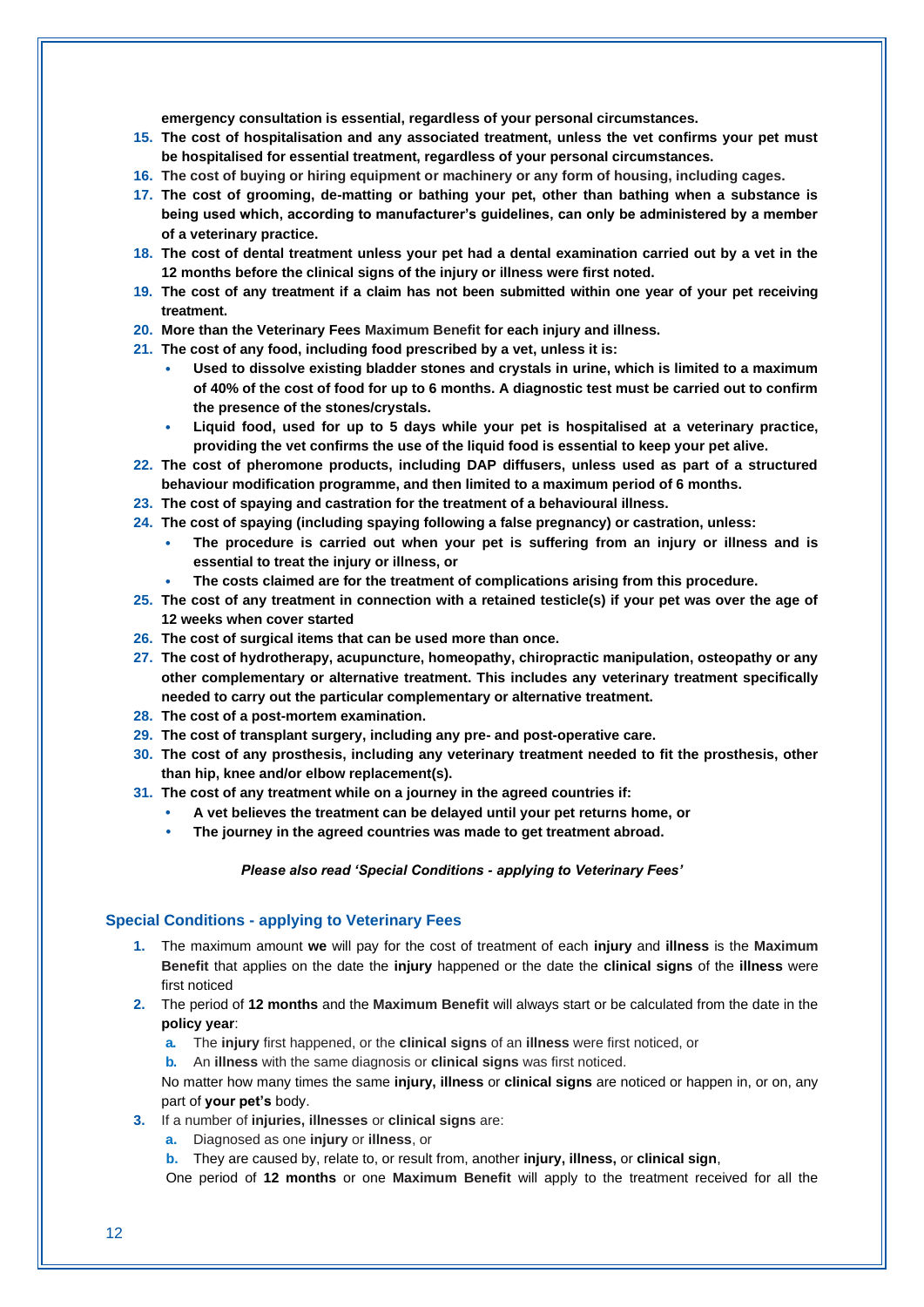#### **injuries, illnesses** or **clinical signs**.

In this case the period of **12 months** and the **Maximum Benefit** will start or be calculated from the first date in the **policy year**:

- **•** Any of the **clinical signs** or any of the **illnesses** were noticed, or
- **•** Any of the **injuries** happened
- **4.** After **we** have paid the cost of treatment for **12 months** or the **Maximum Benefit** for an **injury, illness** or **clinical sign(s), we** will not pay the cost of any more treatment for:
	- **a.** The same **injury** or **illness,**
	- **b.** The same **clinical sign(s),**
	- **c.** An **injury** or **illness** with the same diagnosis or **clinical sign(s)** as the **illness** or **clinical sign(s) we** have paid the limit for, or
	- **d.** An **injury** or **illness** that is caused by, relates to, or results from, an **injury**, **illness** or **clinical sign** that **we** have paid the limit for.

No matter where the **injury, illness** or **clinical sign(s)** are noticed or happen in, or on, **your pet's** body.

- **5. We** may refer **your pet's** case history to a **vet** that **we** choose and if **we** request, **you** must arrange for **your pet** to be examined by this **vet**
- **6.** If **you** decide to take **your pet** to a different **vet** for a second opinion because **you** are unhappy with the diagnosis or treatment provided, **you** must tell **us** before **you** arrange an appointment with the new **vet**. If **you** do not, **we** will not pay any costs relating to the second opinion. If **we** request, **you** must use a **vet we** choose. If **we** decide the diagnosis or treatment currently being provided is correct, **we** will not cover any costs relating to the second opinion.
- **7.** It is **your** responsibility to ensure the veterinary practice is paid within the required time frame, regardless of, when it is subsequent reimbursed by **us**:
	- **•** If an additional charge is added to the cost of treatment due to the late payment of fees, **we** will deduct this charge from the claim settlement.
	- **•** If the veterinary practice provides a discount for paying the cost of treatment within a certain time frame, **you** must provide payment within this time frame. If **you** do not, **we** will deduct. the discount, which would have been provided, from the claim settlement.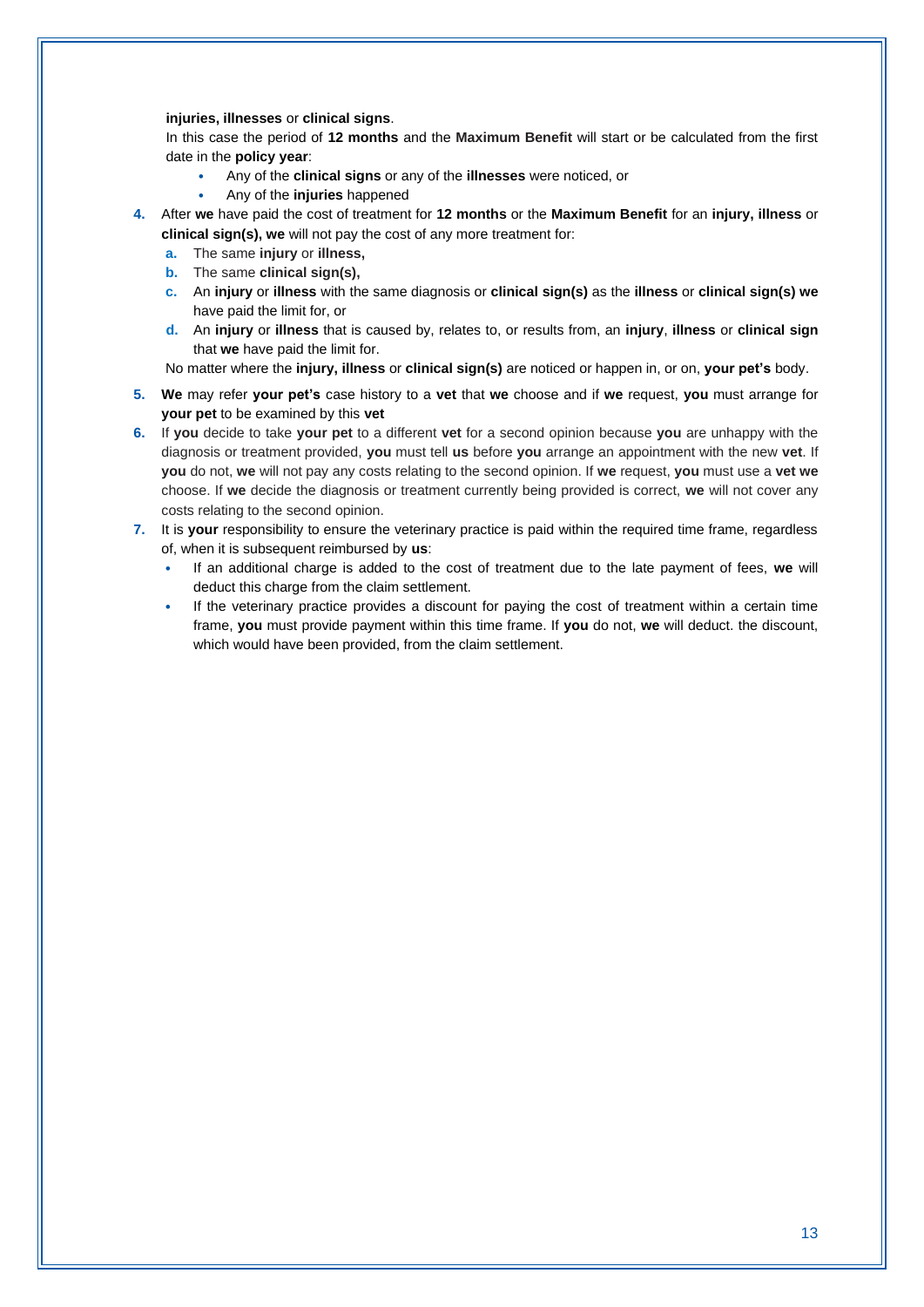#### **SECTION 2 - Death from Injury**

#### **Cover under this section applies in Spain**

This section is optional and only applies if it is shown as covered on **your** Certificate of Insurance Animal Details.

#### **What we will pay**

The price **you** paid for **your pet** if it either dies or has to be put to sleep by a **vet** during the **policy year** as a result of an **injury**.

If **you** have no formal proof of how much **you** paid, **we** will pay the **market value** or purchase price, whichever is less. If **you** did not pay for **your pet, we** will pay the **market value.**

### **SECTION 3 - Death from Illness**

**Cover under this section applies in Spain**

This section is optional and only applies if it is shown as covered on **your** Certificate of Insurance Animal Details.

#### **What we will pay**

The price **you** paid for **your pet** if it either dies or has to be put to sleep by a **vet** during the **policy year** as a result of an **illness**.

If **you** have no formal proof of how much **you** paid, **we** will pay the **market value** or purchase price, whichever is less. If **you** did not pay for **your pet, we** will pay the **market value.**

#### **What we will not pay - applying to Death from Injury and Death from Illness**

- **1. More than the Maximum Benefit.**
- **2. Any amount if your pet's death results from a pre-existing condition.**
- **3. Any amount if your pet's death results from an illness which starts in the first 30 days of cover, an injury which happens in the first 15 days of cover.**
- **4. Any amount unless your vet confirms it was not humane to keep your pet alive because it was suffering from an injury that could not be treated or an incurable illness.**
- **5. Any amount if your pet dies or is put to sleep more than 12 months after the date during the policy year the injury happened, or the illness first showed clinical signs.**
- **6. Any amount if the death results from an injury or illness, if the clinical signs are the same as the clinical signs of an injury which happened or an illness which first showed clinical signs more than 12 months before your pet's death.**
- **7. Any amount if the death results from breeding, pregnancy or giving birth.**
- **8. Any amount if the death results from an illness in any pet aged 8 years or over.**
- **9. Any amount if a claim has not been submitted within one year of your pet's death**

#### **Special Conditions - applying to Death from Injury and Death from Illness**

- **1.** The period of **12 months** will always start from the date in the **policy year**:
	- **a.** The **injury** first happened, or the **clinical signs** of an **illness** were first noticed, or
	- **b.** An **illness**, with the same diagnosis or **clinical signs** as the **illness** or **clinical signs** that caused **your pet** to be put to sleep or caused its death, was first noticed.

No matter how many times the same **injury**, **illness** or **clinical signs** are noticed or happen in, or on, any part of **your pet's** body

- **2. If a number of injuries**, **illnesses or clinical signs are:**
	- **a.** Diagnosed as one **injury** or **illness**, or
	- **b.** Caused by, relate to, or result from, another **injury**, **illness** or **clinical sign**,

The period of **12 months** will start from the first date in the **policy year**:

- **•** Any of the **clinical signs** or any of the **illnesses** were noticed, or
- **•** Any of the **injuries** happened.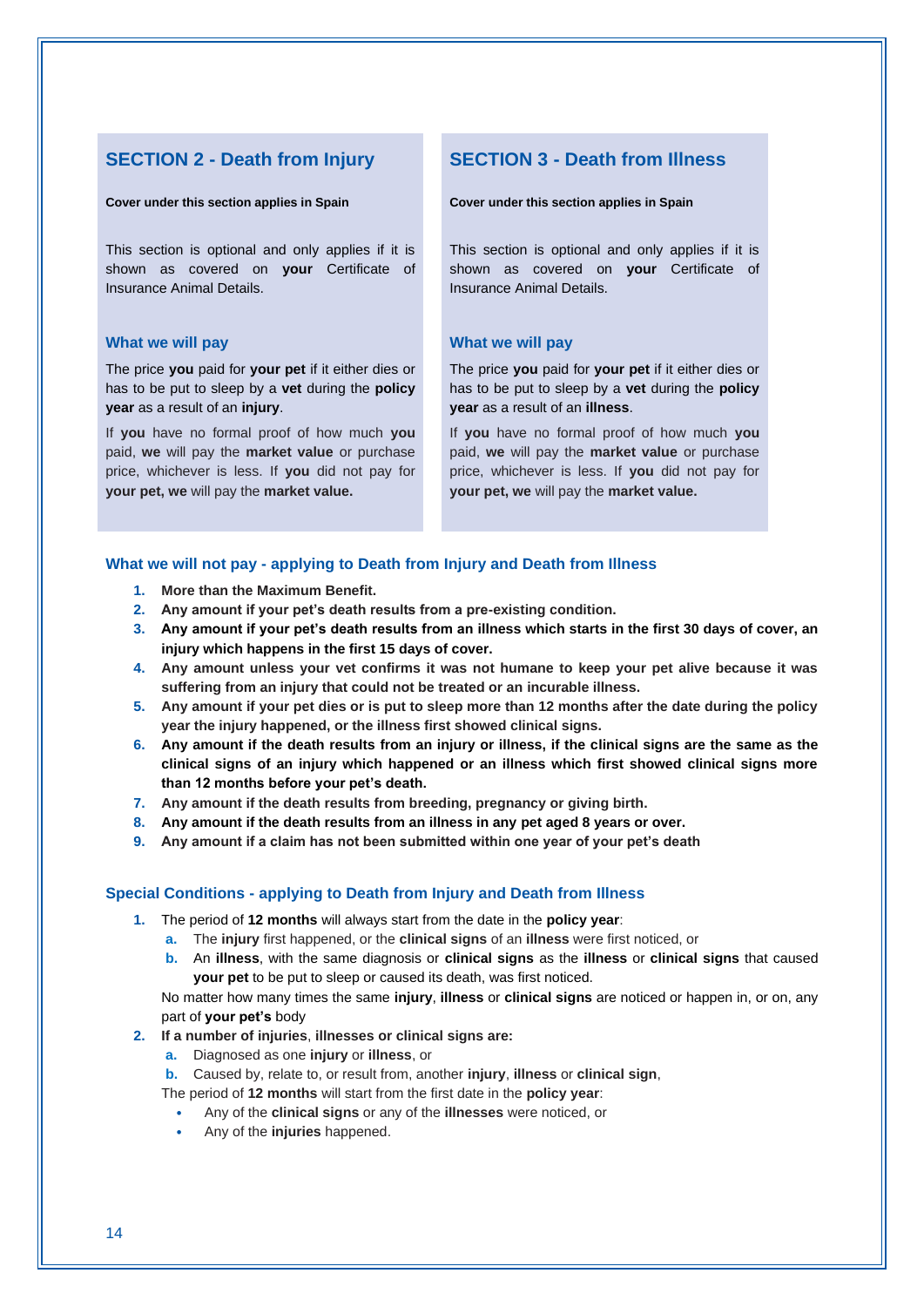## **SECTION 4 - Euthanasia & Disposal of Remains**

#### **Cover under this section applies in Spain**

#### **What we will pay**

The costs of having **your pet** put to sleep, including any veterinary consultation/ visit or prescribed medication specifically needed to carry out the procedure and the cost of disposal of the body

When the **vet** considers such to be necessary as a result of the following:

- If it is recommended owing to the nature of the **injuries** suffered as the result of an **accident**
- If it is recommended owing to the irreversible physical deterioration of **your** pet as the result of ageing or **illness**

#### **What we will not pay - applying to Euthanasia & Disposal of Remains**

- **1. More than the Maximum Benefit**
- **2. Any amount if your pet's death results from a pre-existing condition.**
- **3. Any amount if your pet's death results from an illness which starts in the first 30 days of cover, an injury which happens in the first 15 days of cover.**
- **4. Any amount if your pet dies or is put to sleep more than 12 months after the date during the policy year the injury happened, or the illness first showed clinical signs.**
- **5. Any amount if the death results from an injury or illness, if the clinical signs are the same as the clinical signs of an injury which happened or an illness which first showed clinical signs more than 12 months before your pet's death**.
- **6. Any amount if the vet's opinion does not reflect the causes specified**
- **7. The cost of having your pet cremated or buried.**
- **8. Any amount if a claim has not been submitted within one year of your pet's death**

#### **SECTION 5 - Theft with Violence**

#### **Cover under this section applies in Spain**

#### **What we will pay**

The price **you** paid for **your pet** if it is stolen with violence during the **policy year** and is not recovered.

If **you** have no formal proof of how much **you** paid, **we** will pay the **market value** or purchase price, whichever is less.

If **you** did not pay for **your pet, we** will pay the **market value**

#### **What we will not pay - applying to Theft with Violence**

- **1. More than the Maximum Benefit**
- **2. Any amount if your pet's theft happens in the first 15 days of cover**
- **3. Any amount if a claim has not been submitted within one year of your pet is stolen**
- **4. Any amount from a larceny, that means, if someone take your pet but force, threat of force, or putting the victim in fear is not used not by force, threat of force, or by putting the victim in fear**.

#### **Special Conditions - applying to Theft with Violence**

- **1.** If **your pet** has not been found within 30 days, please make a claim.
- **2.** If the claim is paid the original pedigree certificate and purchase receipt will not be returned to **you**.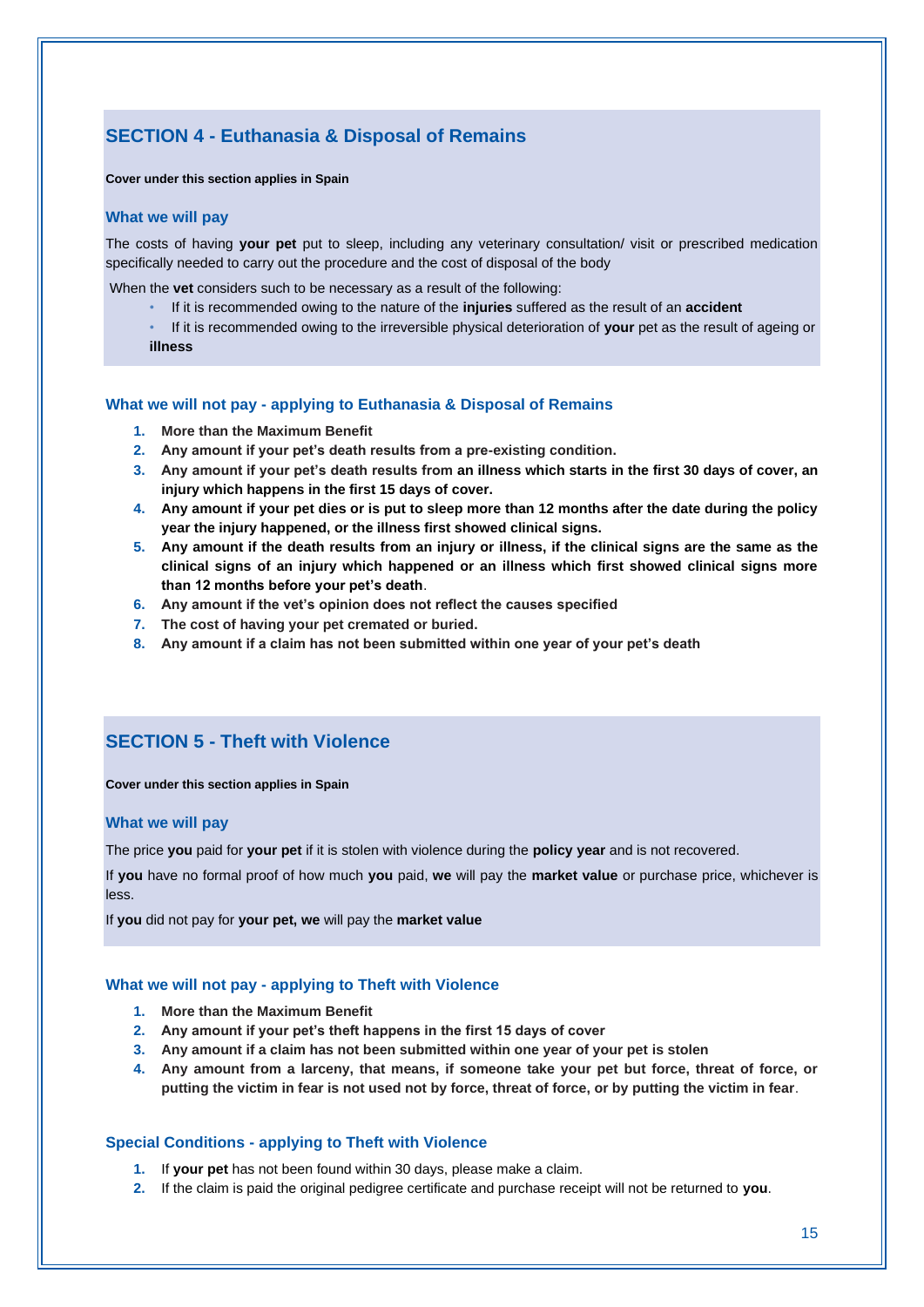**3.** If **your pet** is found or returns, **you** must repay the full amount **we** have paid **you**.

*Please also read 'Special Conditions - applying to Theft with Violence & Advertising Cost for Theft or Straying'*

#### **SECTION 6 – Advertising Cost for Theft or Straying**

**Cover under this section applies in Spain**

#### **What we will pay**

If **your pet** is stolen or goes missing during the **policy year**, **we** will pay:

- **1**. The cost of advertising for recovering **your pet** and
- **2**. The cost from boarding **your pet,** in the event that it is found it cannot be returned to **you** immediately.

#### **What we will not pay - applying to Advertising Cost for Theft or Straying**

- **1. More than Maximum Benefit for all incidents during the policy year.**
- **2. Any amount if your pet's theft or straying happens in the first 15 days of cover**
- **3. Any amount if a claim has not been submitted within one year of your pet going missing**

#### **Special Conditions - applying to Advertising Cost for Theft or Straying**

- **1.** Until the **Maximum Benefit** is reached the cost of advertising for recovering **your pet** cost from boarding **your pet,** in the event that it is found it cannot be returned to **you** immediately
- **2. You** must provide **us** with a receipt(s) for any amount which **you** are claiming for. Any costs not supported by a receipt will not be covered by this insurance.
- **3.** To submit a claim for Advertising Cost for Theft or Straying **you** must have advertised the loss of **your pet** and when **you** claim **you** must provide **us** with evidence showing the advertising took place

#### **Special Conditions - applying to Theft with Violence & Advertising Cost for Theft or Straying**

**1. You** must take the following steps:

- **a.** As soon as **you** discover **your** pet is stolen/ missing, **you** must tell the appropriate authority and obtain written confirmation of **your** report. Depending on where **you** live the appropriate authority may be **your** local authority or the police.
- **b.** If **your pet** was lost or stolen on a ship, aircraft, train or coach **you** must immediately report the loss to the operator and obtain written confirmation of **your** report.
- **c.** For all missing **pets**, within 5 days of discovering **your pet** is missing **you** must tell at least one veterinary practice in the area where he/she was last seen.

There are other actions **you** can take, which although are not requirements of this insurance, may help to improve the chances of **your pet** returning **home**. This includes notifying local rescue centres, distributing flyers and searching the local area.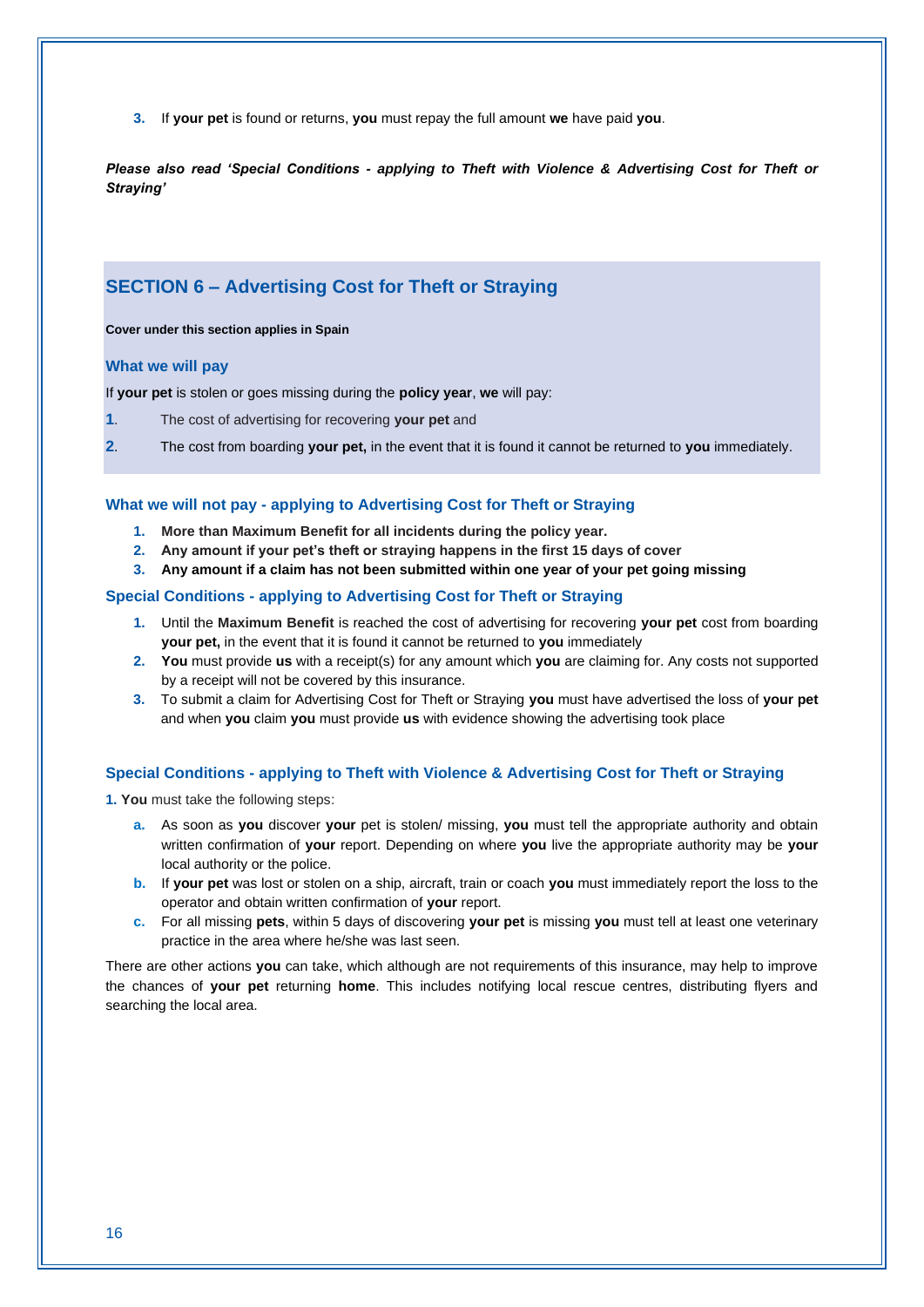## **SECTION 7 - Boarding Fees**

#### **Cover under this section applies in Spain**

*In this section, 'you' means you or your husband, wife, civil partner or partner*

#### **What we will pay**

The cost of boarding **your pet** at a licensed boarding establishment or 5 € a day towards the cost of someone looking after **your** pet while **you** are in hospital during the **policy year**

#### **What we will not pay - applying to Boarding Fees**

- **1. More than the Maximum Benefit for all hospitalisation during the policy year.**
- **2. Any amount if you are in hospital for less than 4 consecutive days during each hospital stay.**
- **3. Any amount if the person looking after your pet lives with you or is a member of your family.**
- **4. Any costs resulting from you going into a hospital because of an injury or illness first occurring or showing symptoms before your pet's cover started, or happens in the first 15 days of cover**
- **5. Any costs resulting from you being pregnant, giving birth or any treatment that is not related to an injury or illness.**
- **6. Any costs resulting from you going into a hospital for the treatment of alcoholism, drug abuse, drug addiction, attempted suicide or a self-inflicted injury.**
- **7. Any costs resulting from care in a nursing home or from convalescence care that you do not receive in a hospital.**
- **8. Any costs if a claim has not been submitted within one year of the stay in hospital**.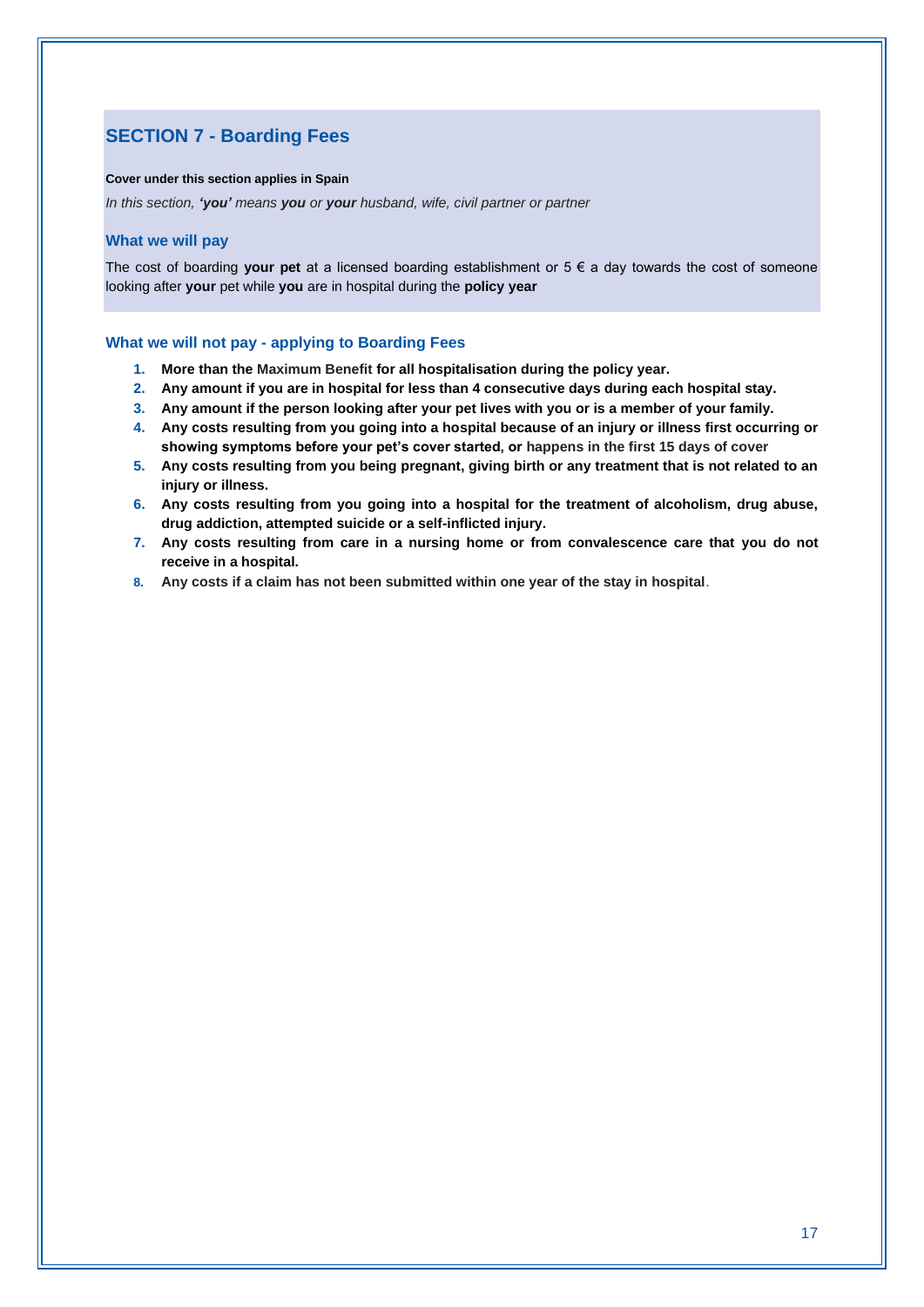#### **General Exclusions**

**The following exclusions apply to all sections of the policy:**

#### **1. Your pet's age:**

**Any pet less than 2 months old or more than 7 years old.**

#### **2. Your pet's use**:

**Dogs used for security, guarding, track racing or coursing.**

#### **3. Your pet's breed**:

**Any dog that is, or is crossed with, a Pit Bull Terrier, Dogo Argentino, Perro De Presa Canario, Dogo Canario, Japanese Tosa, Fila Brasileiro, Czechoslovakian Wolfdog, Saarloos Wolfhound/ Wolfdog or any wolf hybrid**

#### **4. Your Pet's identification**

**Any pet that is not registered and bear the microchip identification number assigned to it.**

#### **5. Laws and regulations**:

- **a. Any amount if you break the Spanish and European Union laws or regulations, including those relating to animal health or importation**
- **b. Any amount if your pet is confiscated or destroyed by government or public authorities as well as in cases of epidemic declared by public authorities**
- **c. Any costs caused because government or public authorities have put restrictions on your pet.**

#### **6. Miscellaneous:**

- **a. Any loss as a result of an act of force or violence for political, religious or ideological reasons, war, riot, revolution or any similar event, including any chemical or biological terrorism**
- **b. Any amount caused by radiation, nuclear explosion, nuclear fallout or contamination by radioactivity**

#### **7. When your pet is on a journey in the agreed countries:**

- **a. Any amount if you do not follow the rules of the European Union regarding movement of pet animals**
- **b. Any journey in the agreed countries you take your pet on against a vet's advice**
- **c. Any animal less than 12 weeks old**
- **d. Any costs caused because any foreign government or public authority has put restrictions on your pet**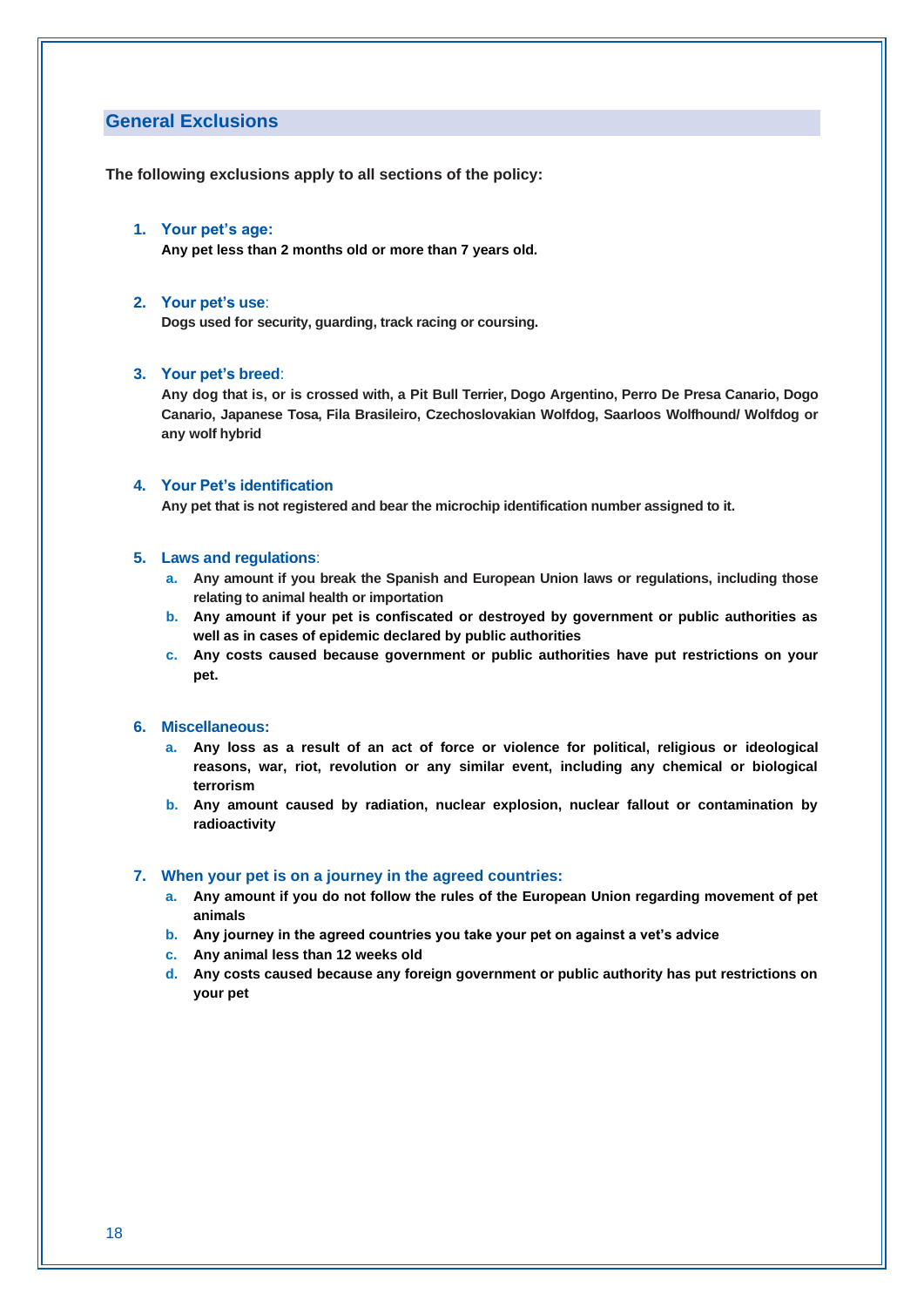#### **Claiming**

It's distressing when a much loved pet is ill or injured so **we** do all **we** can to make the claims process as quick and easy as possible. There's lots of useful information on **our** website [www.petplan.es](http://www.petplan.es/) where **you** can make a claim or track the progress of an existing claim at **your** convenience

This section tells **you** what **you** will need to send **us** if **you** need to make a claim.

#### **Notifying us of a potential claim:**

• In all cases, other than **Veterinary Fees** claims, **you** must let **us** know of any circumstances which are likely to lead to a claim

#### **How to make a claim**

• **You** must notify **us** a claim from **our** website **[www.petplan.es](http://www.petplan.es/)** Fill in **our** online claim form and upload required documents, according to instructions.

#### **When to claim under Veterinary Fees:**

• Claims must be sent to **us** no later than one year after the treatment start date

#### **Fraud:**

Fraud increases **your** premium and the premiums of all policyholders. If **you**:

- Provide **us** with false information,
- Make a false or exaggerated claim with **us**, or
- Make any claim with **us** which involves **your** dishonesty,

**We** will not pay **your** claim and inform the relevant authorities. If **we** pay a claim and subsequently find the claim was fraudulent, **you** must repay **us** the full amount.

#### **HOW TO CLAIM**

It's easy to make a claim with Petplan. Simply, fill in **our** online claim form from **our** website [www.petplan.es](http://www.petplan.es/) and upload the supporting documentation listed below. Please make sure **your** claim form is completed fully, as **we** need this information in order to process **your** claim. If any information is missing, **we** will ask for **you** which will unfortunately delay **your** claim. It is important to be aware that **your** insurance does not cover the cost of any supporting documentation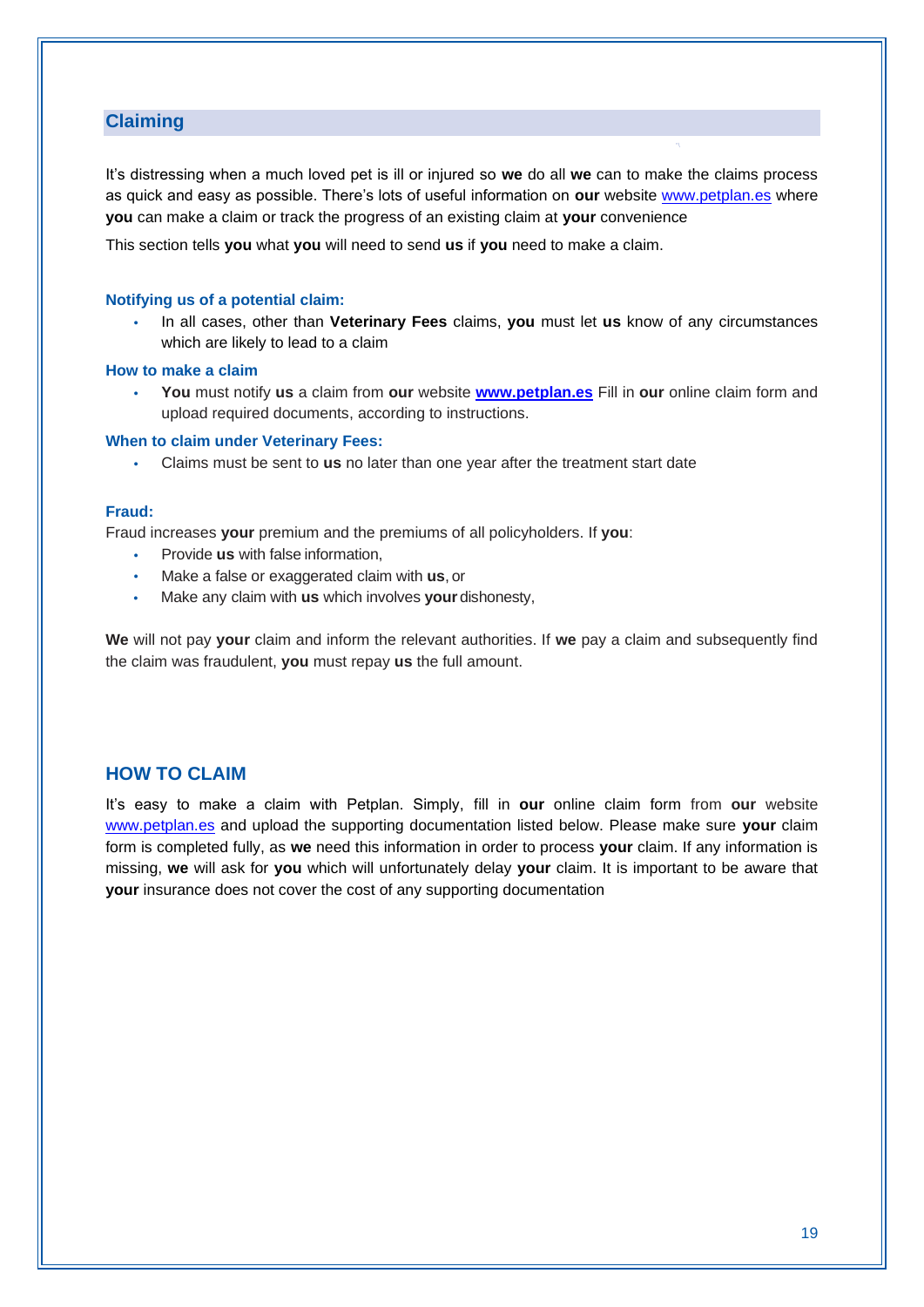## **SUPPORTING DOCUMENTATION**

| <b>Veterinary Fees:</b>          | Please send us:                                                                                                                                                                                                                                                                                                                                                                                                                                                                                                                                                                                                                                                                                                                                                                                                                                                                                                                                                                              |
|----------------------------------|----------------------------------------------------------------------------------------------------------------------------------------------------------------------------------------------------------------------------------------------------------------------------------------------------------------------------------------------------------------------------------------------------------------------------------------------------------------------------------------------------------------------------------------------------------------------------------------------------------------------------------------------------------------------------------------------------------------------------------------------------------------------------------------------------------------------------------------------------------------------------------------------------------------------------------------------------------------------------------------------|
|                                  | Veterinary report explaining what happened, diagnosis and<br>required treatment which you are claiming for.<br>Please send us the invoices from the veterinary practice which<br>$\bullet$<br>show what you are claiming for<br>The first claim submitted for your pet must include his/her full<br>$\bullet$<br>clinical history<br>The full clinical history is a record of all visits your pet has made<br>to a vet and this information can be obtained from each<br>veterinary practice your pet has attended. In addition, we may<br>require the full clinical history when you submit claims for certain<br>conditions but will let you know if this is needed once we have<br>received your claim form<br>For Veterinary Fees, if the claim is for treatment in an agreed<br>٠<br>country, you also need to provide the booking invoice for your<br>journey in the agreed countries or any other official documents<br>which show the dates of your journey in the agreed countries. |
| Death from Injury,               | Please send us:                                                                                                                                                                                                                                                                                                                                                                                                                                                                                                                                                                                                                                                                                                                                                                                                                                                                                                                                                                              |
| <b>Death from Illness:</b>       | The death certificate from your vet,<br>$\bullet$<br>The purchase receipt from when you bought your pet, and<br>$\bullet$<br>If your pet is a pedigree, a copy of the pedigree certificate.<br>٠                                                                                                                                                                                                                                                                                                                                                                                                                                                                                                                                                                                                                                                                                                                                                                                             |
| <b>Euthanasia &amp; Disposal</b> | Please send us:                                                                                                                                                                                                                                                                                                                                                                                                                                                                                                                                                                                                                                                                                                                                                                                                                                                                                                                                                                              |
| of Remains:                      | Certificate signed by the vet stating the date and cause of death<br>$\bullet$<br>Vet invoices for both concepts<br>$\bullet$                                                                                                                                                                                                                                                                                                                                                                                                                                                                                                                                                                                                                                                                                                                                                                                                                                                                |
| <b>Theft with Violence:</b>      | Please send us:                                                                                                                                                                                                                                                                                                                                                                                                                                                                                                                                                                                                                                                                                                                                                                                                                                                                                                                                                                              |
|                                  | Pet's Theft report to the police or relevant authority.<br>The purchase receipt from when you bought your pet, and<br>$\bullet$<br>If your pet is a pedigree, a copy of the pedigree certificate<br>$\bullet$<br>If you do not have a purchase receipt or we have not paid a<br>Veterinary Fees claim under the policy - your pet's full clinical<br>history and a recent photograph of you and your pet.                                                                                                                                                                                                                                                                                                                                                                                                                                                                                                                                                                                    |
| <b>Advertising Cost for</b>      | Please send us:                                                                                                                                                                                                                                                                                                                                                                                                                                                                                                                                                                                                                                                                                                                                                                                                                                                                                                                                                                              |
| <b>Theft or Straying:</b>        | Invoice of boarding the lost pet in the event that when it is found it<br>$\bullet$<br>cannot be returned to you insured immediately<br>Pet's Theft report to the police or relevant authority, and<br>٠<br>The invoices and receipts to show the costs involved, and<br>٠<br>Evidence of the advertising carried out to try and find your pet.<br>$\bullet$                                                                                                                                                                                                                                                                                                                                                                                                                                                                                                                                                                                                                                 |
| <b>Boarding Fees:</b>            | Please send us:                                                                                                                                                                                                                                                                                                                                                                                                                                                                                                                                                                                                                                                                                                                                                                                                                                                                                                                                                                              |
|                                  | The invoice from the boarding establishment or written confirmation<br>from the person looking after your pet<br>Hospital discharge report<br>٠                                                                                                                                                                                                                                                                                                                                                                                                                                                                                                                                                                                                                                                                                                                                                                                                                                              |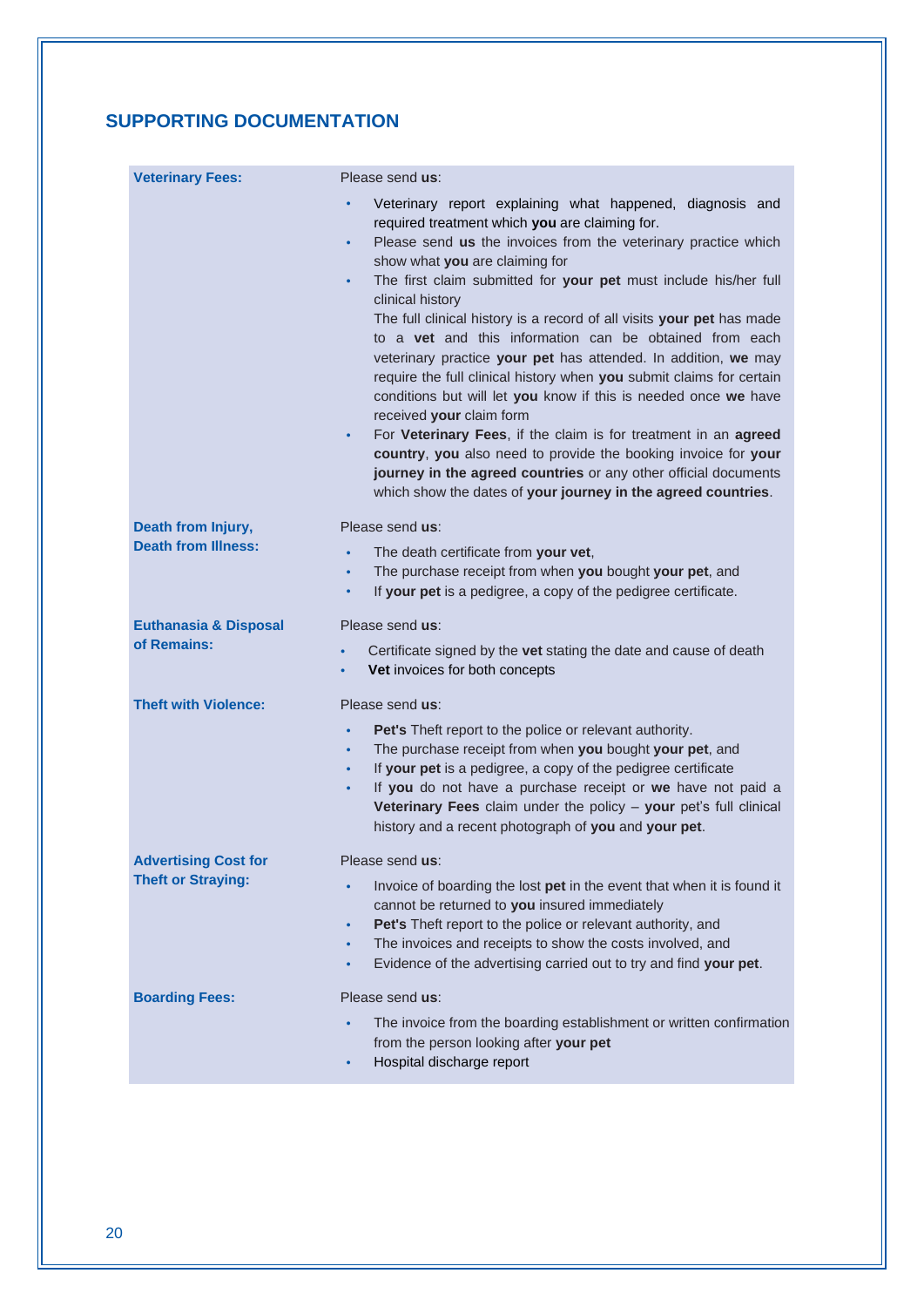#### **How we use your data**

#### **Responsible for looking after your personal data**

In accordance with the current legislation about protection of personal data , and among others, Regulation 2016/679 of the European Parliament and Council on the protection of individuals' personal data, **we** inform **you** that the data **you** provide for the purpose of buying insurance, or making a claim, will be treated by Telefónica Seguros y Reaseguros Compañía Aseguradora, S.A.U. (hereinafter, the "**Responsible**"), which the registered offices are in Madrid, Distrito Telefónica Edificio Oeste 2, plta. 2ª, Ronda de la Comunicación s/n, 28050 Madrid; with VAT Registration Code Number A05362645; registered in the Mercantile Registry of Madrid in Volume: 41755, Book 0, Page 50, Section 8, Registration Sheet M 739620

Telefónica Seguros y Reaseguros Compañía Aseguradora, S.A.U. Data Protection Officer's Contact Details are [delegadodeproteccióndedatos.telefonicaseguros@telefonica.com](mailto:delegadodeproteccióndedatos.telefonicaseguros@telefonica.com)

It is forbidden to minors under fourteen years of age to providing personal data without the prior consent of their parents or guardians. If **you** are under fourteen years old and do not have such consent, do not provide personal information or use **our** services.

In any case, **you** will be responsible for the veracity and updating of the data provided through this contract and any activity of insurance.

#### **Purpose for which we use your personal Data and legitimation**

Telefónica Seguros y Reaseguros, use personal information in the following ways providing services, (including the execution, maintenance and fulfilment of the contractual relationship, which includes, the management of policies, collections, claims, reinsurance, co-insurance, fraud, claims and actuarial data, collected in the application process) and through other channels such as online forms, telephone (including recording and recording conversations), postal mail, email and / or through any other way, as well as those generated in the provide services, with the following purposes and legal bases that legitimize the treatment:

- **a.** Mandatory and based on the legal relationship:
	- **I.** To verify that **you** meet the conditions and requirements necessary to contract the policy.
	- **II.** To carry out the execution, maintenance and fulfilment of the contractual relationship, which includes, among other things (a) administer policies, collections, claims, reinsurance, co-insurance, fraud, claims and actuarial; (b) communication to Petplan Ibérica SL for procedures related to the execution of the contract.
	- **III.** We may have a full recording and registration by any means of the conversations that may occur in the formalization of the Policy and those that occur on the level of compliance and provide services by Telefónica Seguros y Reaseguros. **You** agree that the same and the retention and registration of the messages do not constitute contravention of the secrecy of telecommunications. Its main purpose is to obtain enough justification of the acceptance by the parties of the commercial relations, even as a means of proof for any judicial proceeding or arbitration between the parties.
- **b.** Mandatory and based on legitimate interest:
	- **I.** To send **you** communications or commercial, advertising and commercial prospecting information, including through emails, SMS, chatbots, and other means of distance communication regarding insurance products or services of Telefónica Seguros y Reaseguros, and other companies of the Telefónica Group belonging to Insurance sector of insurance, being able to segment for adapting to **your** tastes and preferences. **You** may oppose the processing of their data for these purposes through the free procedure provided for that purpose by Telefónica Seguros y Reaseguros, at the following electronic address: [privacidad.telefonicaseguros@telefonica.com](mailto:privacidad.telefonicaseguros@telefonica.com)
	- **II. We** may dissociate, anonymize, pseudonymize and / or encrypt the personal data generated by the service or product hired by **you** for further processing for statistical purposes and its inclusion in databases of statistical studies, claims and big data platform, both own or from third parties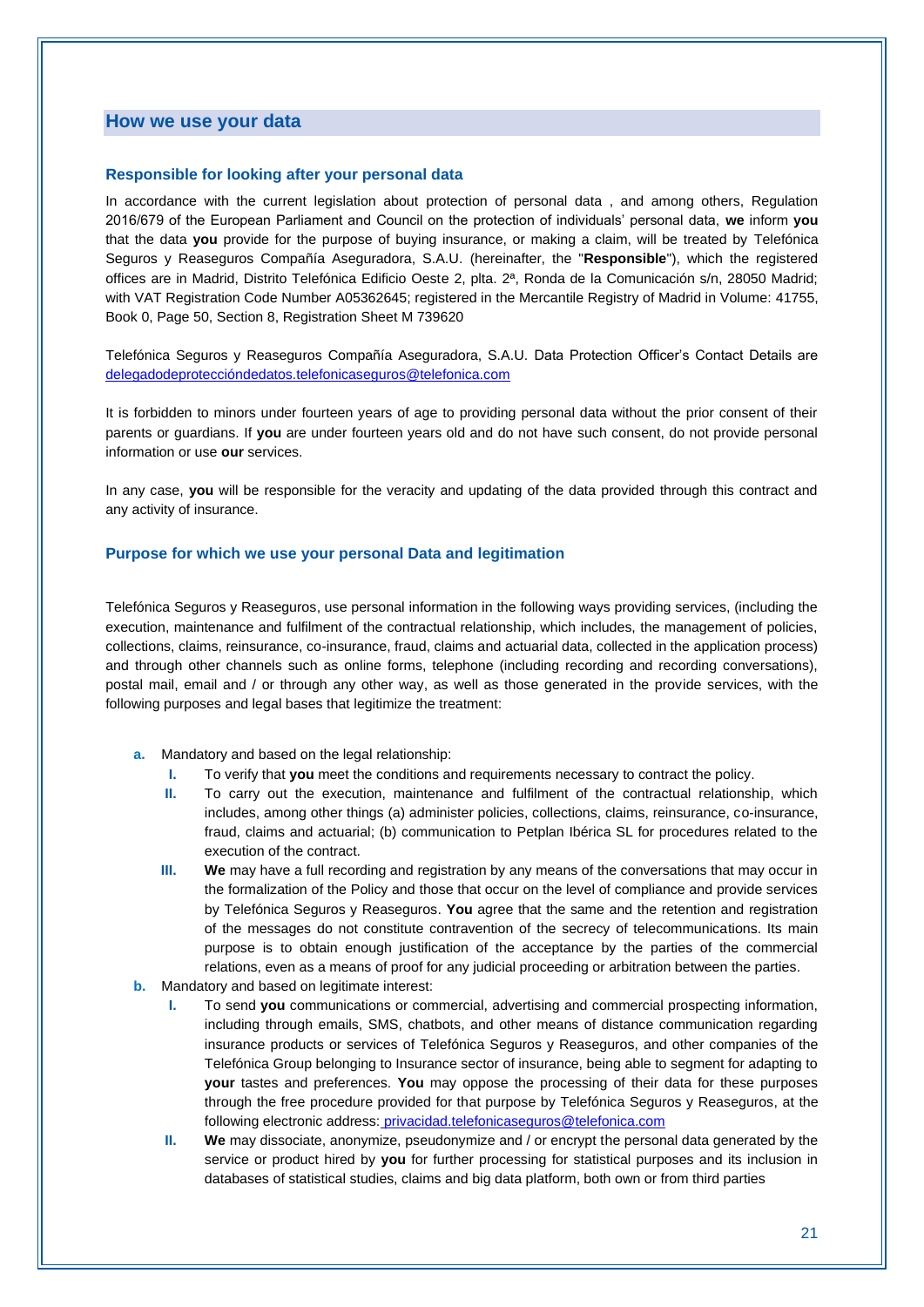- **c.** Voluntarily and based on the consent that **you** give, for:
	- **I.** To send **you** commercial communications, promotions, survey forms or advertising information, through calls, automatic calls (without human intervention), email or SMS messages referring to other products or services of Telefónica Seguros y Reaseguros and other companies of the Telefónica Group belonging to the insurance sector, once the contractual relationship is over.

#### **Sharing personal information. International sharing**

**We** may share **your** personal information with to third parties if it is necessary for the fulfilment of a legal obligation applicable to the Responsible. Telefónica Seguros y Reaseguros will share personal information to the Public Administrations, without limitation, administrative bodies in claims management (Directorate General of Insurance and Pension Funds), Control authorities on data protection, telecommunications and information society, Judges, Public Prosecutor's Office, Courts, Court of Accounts or Ombudsman.

Telefónica Seguros y Reaseguros will not share personal information to others non-European Union countries

#### **How long we keep personal information**

**We** keep information according to the following rules:

- **We** keep information only for as long as **we** need it to administer the policy, manage **our** business and the periods of possible liabilities that may arise from the contractual relationship or from other legal obligations or as required by law.
- In relation to the sending of advertising information for other products and services of Telefónica Seguros y Reaseguros or other companies of Telefónica Group, data will be kept by Telefónica Seguros y Reaseguros during the term of the contractual relationship. If **you** agreed this purpose after the termination of the contractual relationship, in this case, the data will be kept for the time necessary to provide such information as long as **you** do not request its deletion.

#### **Exercise your Right: access, rectification, deletion, opposition, limitation to processing, portability and not being the subject of a decision based solely on automated processing (including the preparation of profiles).**

**You** have the right to ask Telefónica Seguros y Reaseguros Compañía Aseguradora, S.A.U.:(i) to access to **your** personal data; (ii) to rectify or delete them; (iii) to limit; (iv) to opposite; (v) to withdrawal of consent; (vi) the portability and / or (vii) not to be the subject of a decision based solely on automated processing (including profiling), without affecting the legality of the treatment based on the consent prior to its withdrawal.

To exercise any of these rights, **you** will have to indicate the right exercised and providing a photocopy on both sides of **your** ID or legal identity identification document, in one of the following ways: (i) in writing to "Unidad de Privacidad de Telefónica Seguros" en el Distrito Telefónica Edificio Oeste 2, plta. 2ª, Ronda de la Comunicación s/n, 28050 Madrid; or through (ii) by email to[: privacidad.telefonicaseguros@telefonica.com](mailto:privacidad.telefonicaseguros@telefonica.com)

**We** will respond to **your** request as soon as possible and, in any case, within one month of receiving **your** request. This period may be extended for another two months if necessary, considering the complexity and the number of applications. The responsible will inform **you** of the extension within the first month of the request.

#### **Protection of your rights & Complaints**

In any case, **you** have the right to make a Complaint at Agencia Española de Protección de Datos, when **you** disagree with the decision taken by Telefónica Seguros y Reaseguros, in the exercise of its rights.

Contact details of Agencia Española de Protección de Datos:

Website[: www.agpd.es](http://www.agpd.es/) Address C / Jorge Juan, 6. 28001 – Madrid Telephone: 912 663 517.